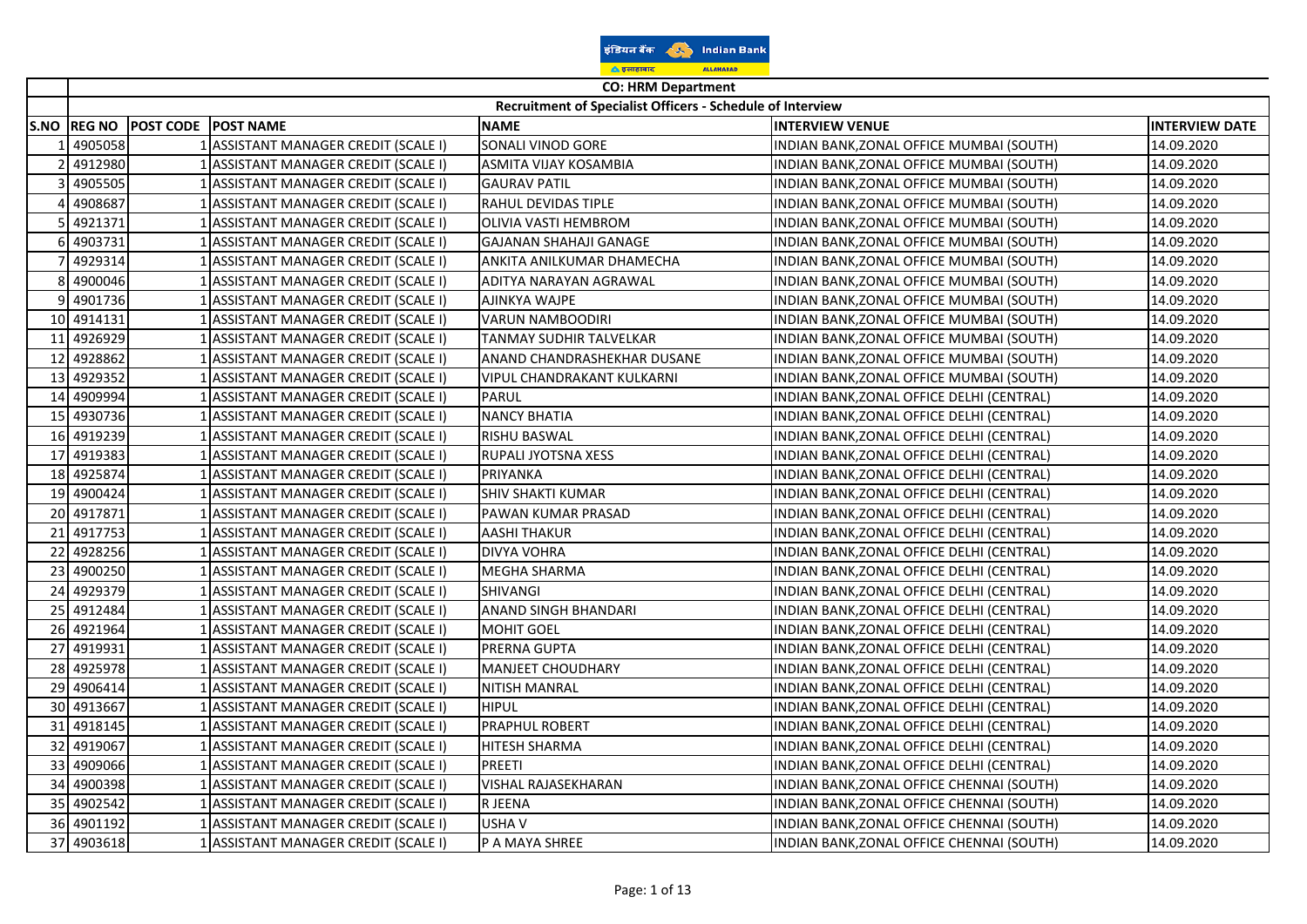| इंडियन बैंक        |  | <b>Indian Bank</b> |  |
|--------------------|--|--------------------|--|
| <u>ि इलाहाबाद</u>  |  | <b>ALLAHABAD</b>   |  |
| CO: UDM Donartmant |  |                    |  |

|    | <b>CO: HRM Department</b> |                            |                                      |                                                            |                                           |                       |
|----|---------------------------|----------------------------|--------------------------------------|------------------------------------------------------------|-------------------------------------------|-----------------------|
|    |                           |                            |                                      | Recruitment of Specialist Officers - Schedule of Interview |                                           |                       |
|    | S.NO REG NO               | <b>POST CODE POST NAME</b> |                                      | <b>NAME</b>                                                | <b>INTERVIEW VENUE</b>                    | <b>INTERVIEW DATE</b> |
|    | 38 4909035                |                            | 1 ASSISTANT MANAGER CREDIT (SCALE I) | <b>HEMAR</b>                                               | INDIAN BANK, ZONAL OFFICE CHENNAI (SOUTH) | 14.09.2020            |
| 39 | 4911804                   |                            | 1 ASSISTANT MANAGER CREDIT (SCALE I) | POOJA S KUMAR                                              | INDIAN BANK, ZONAL OFFICE CHENNAI (SOUTH) | 14.09.2020            |
|    | 40 4915905                |                            | 1 ASSISTANT MANAGER CREDIT (SCALE I) | PRIYA A                                                    | INDIAN BANK, ZONAL OFFICE CHENNAI (SOUTH) | 14.09.2020            |
| 41 | 4908971                   |                            | ASSISTANT MANAGER CREDIT (SCALE I)   | <b>MUGUNDAN R</b>                                          | INDIAN BANK, ZONAL OFFICE CHENNAI (SOUTH) | 14.09.2020            |
| 42 | 4910977                   |                            | 1 ASSISTANT MANAGER CREDIT (SCALE I) | <b>GUNTAKA VENKATESH</b>                                   | INDIAN BANK, ZONAL OFFICE HYDERABAD       | 15.09.2020            |
|    | 43 4908220                |                            | 1 ASSISTANT MANAGER CREDIT (SCALE I) | <b>BELAPU NAMRATHA</b>                                     | INDIAN BANK, ZONAL OFFICE HYDERABAD       | 15.09.2020            |
|    | 44 4900720                |                            | 1 ASSISTANT MANAGER CREDIT (SCALE I) | <b>VISHNU KOKA</b>                                         | INDIAN BANK, ZONAL OFFICE HYDERABAD       | 15.09.2020            |
|    | 45 4903597                |                            | 1 ASSISTANT MANAGER CREDIT (SCALE I) | VENKATA DURGA KIRAN PENUMAKA                               | INDIAN BANK, ZONAL OFFICE HYDERABAD       | 15.09.2020            |
| 46 | 4930560                   |                            | 1 ASSISTANT MANAGER CREDIT (SCALE I) | CHANDRAKANTH NIMMALA                                       | INDIAN BANK, ZONAL OFFICE HYDERABAD       | 15.09.2020            |
| 47 | 4908227                   |                            | 1 ASSISTANT MANAGER CREDIT (SCALE I) | RATHOD SNEHA                                               | INDIAN BANK, ZONAL OFFICE HYDERABAD       | 15.09.2020            |
| 48 | 4928572                   |                            | ASSISTANT MANAGER CREDIT (SCALE I)   | NUNAVATH CHANTI                                            | INDIAN BANK, ZONAL OFFICE HYDERABAD       | 15.09.2020            |
|    | 49 4903730                |                            | ASSISTANT MANAGER CREDIT (SCALE I)   | JAYA SAI RAMANA SREE KUNDETI                               | INDIAN BANK, ZONAL OFFICE HYDERABAD       | 15.09.2020            |
|    | 50 4906639                |                            | 1 ASSISTANT MANAGER CREDIT (SCALE I) | CHANDRIKA JELLA                                            | INDIAN BANK, ZONAL OFFICE HYDERABAD       | 15.09.2020            |
|    | 51 4919754                |                            | 1 ASSISTANT MANAGER CREDIT (SCALE I) | <b>TATIKONDA USHA</b>                                      | INDIAN BANK, ZONAL OFFICE HYDERABAD       | 15.09.2020            |
| 52 | 4900123                   |                            | 1 ASSISTANT MANAGER CREDIT (SCALE I) | <b>GOSICA SAI KUMAR</b>                                    | INDIAN BANK, ZONAL OFFICE HYDERABAD       | 15.09.2020            |
|    | 53 4924341                |                            | 1 ASSISTANT MANAGER CREDIT (SCALE I) | MERUGA DANIEL JERMIAH                                      | INDIAN BANK, ZONAL OFFICE HYDERABAD       | 15.09.2020            |
|    | 54 4926091                |                            | ASSISTANT MANAGER CREDIT (SCALE I)   | SRIRAMULA RAJASHEKHAR                                      | INDIAN BANK, ZONAL OFFICE HYDERABAD       | 15.09.2020            |
|    | 55 4930423                |                            | ASSISTANT MANAGER CREDIT (SCALE I)   | PUJALA PAVAN KUMAR                                         | INDIAN BANK, ZONAL OFFICE HYDERABAD       | 15.09.2020            |
|    | 56 4901249                |                            | ASSISTANT MANAGER CREDIT (SCALE I)   | <b>BALA VENKATESWARLU</b>                                  | INDIAN BANK, ZONAL OFFICE HYDERABAD       | 15.09.2020            |
|    | 57 4903678                |                            | 1 ASSISTANT MANAGER CREDIT (SCALE I) | <b>B BHARATH KUMAR</b>                                     | INDIAN BANK, ZONAL OFFICE HYDERABAD       | 15.09.2020            |
|    | 58 4905686                |                            | 1 ASSISTANT MANAGER CREDIT (SCALE I) | GOSUKONDA SAHAVAS REDDY                                    | INDIAN BANK, ZONAL OFFICE HYDERABAD       | 15.09.2020            |
|    | 59 4903341                |                            | 1 ASSISTANT MANAGER CREDIT (SCALE I) | KOPPINENI V N S ROHIT KUMAR                                | INDIAN BANK, ZONAL OFFICE HYDERABAD       | 15.09.2020            |
|    | 60 4906060                |                            | 1 ASSISTANT MANAGER CREDIT (SCALE I) | UPADHYAYULA SATYASRI RAVIKANTH                             | INDIAN BANK, ZONAL OFFICE HYDERABAD       | 15.09.2020            |
| 61 | 4910734                   |                            | 1 ASSISTANT MANAGER CREDIT (SCALE I) | <b>KANISHK KAPOOR</b>                                      | INDIAN BANK, ZONAL OFFICE HYDERABAD       | 15.09.2020            |
|    | 62 4906702                |                            | 1 ASSISTANT MANAGER CREDIT (SCALE I) | MUKIRI KONDAMMA                                            | INDIAN BANK, ZONAL OFFICE VIJAYAWADA      | 15.09.2020            |
|    | 63 4931531                |                            | ASSISTANT MANAGER CREDIT (SCALE I)   | ASHEERVADAM GANDHAM                                        | INDIAN BANK,ZONAL OFFICE VIJAYAWADA       | 15.09.2020            |
|    | 64 4905869                |                            | 1 ASSISTANT MANAGER CREDIT (SCALE I) | MARELLA NAGASIDDHARTHA                                     | INDIAN BANK, ZONAL OFFICE VIJAYAWADA      | 15.09.2020            |
|    | 65 4914224                |                            | 1 ASSISTANT MANAGER CREDIT (SCALE I) | BANDLAMUDI VENKATA ASHOK                                   | INDIAN BANK, ZONAL OFFICE VIJAYAWADA      | 15.09.2020            |
|    | 66 4925623                |                            | 1 ASSISTANT MANAGER CREDIT (SCALE I) | CHILUKURI PAVAN                                            | INDIAN BANK, ZONAL OFFICE VIJAYAWADA      | 15.09.2020            |
| 67 | 4931778                   |                            | 1 ASSISTANT MANAGER CREDIT (SCALE I) | JAGATA S V DURGA RAO                                       | INDIAN BANK, ZONAL OFFICE VIJAYAWADA      | 15.09.2020            |
|    | 68 4928788                |                            | 1 ASSISTANT MANAGER CREDIT (SCALE I) | <b>KATRU MOUNI</b>                                         | INDIAN BANK, ZONAL OFFICE VISAKHAPATNAM   | 15.09.2020            |
|    | 69 4908912                |                            | 1 ASSISTANT MANAGER CREDIT (SCALE I) | KOORAPATI PREM CHAND                                       | INDIAN BANK, ZONAL OFFICE VISAKHAPATNAM   | 15.09.2020            |
|    | 70 4919233                |                            | ASSISTANT MANAGER CREDIT (SCALE I)   | CHANDANI ALLA                                              | INDIAN BANK,ZONAL OFFICE VISAKHAPATNAM    | 15.09.2020            |
|    | 71 4901692                |                            | 1 ASSISTANT MANAGER CREDIT (SCALE I) | MAKIREDDY CHAITANYA PRASAD                                 | INDIAN BANK, ZONAL OFFICE VISAKHAPATNAM   | 15.09.2020            |
|    | 72 4908456                |                            | 1 ASSISTANT MANAGER CREDIT (SCALE I) | GOVINDA RAO CHOVUDUVADA                                    | INDIAN BANK, ZONAL OFFICE VISAKHAPATNAM   | 15.09.2020            |
|    | 73 4908621                |                            | 1 ASSISTANT MANAGER CREDIT (SCALE I) | KOTLA PRUDHVI                                              | INDIAN BANK, ZONAL OFFICE VISAKHAPATNAM   | 15.09.2020            |
|    | 74 4910415                |                            | 1 ASSISTANT MANAGER CREDIT (SCALE I) | <b>REDDY RAMBABU</b>                                       | INDIAN BANK, ZONAL OFFICE VISAKHAPATNAM   | 15.09.2020            |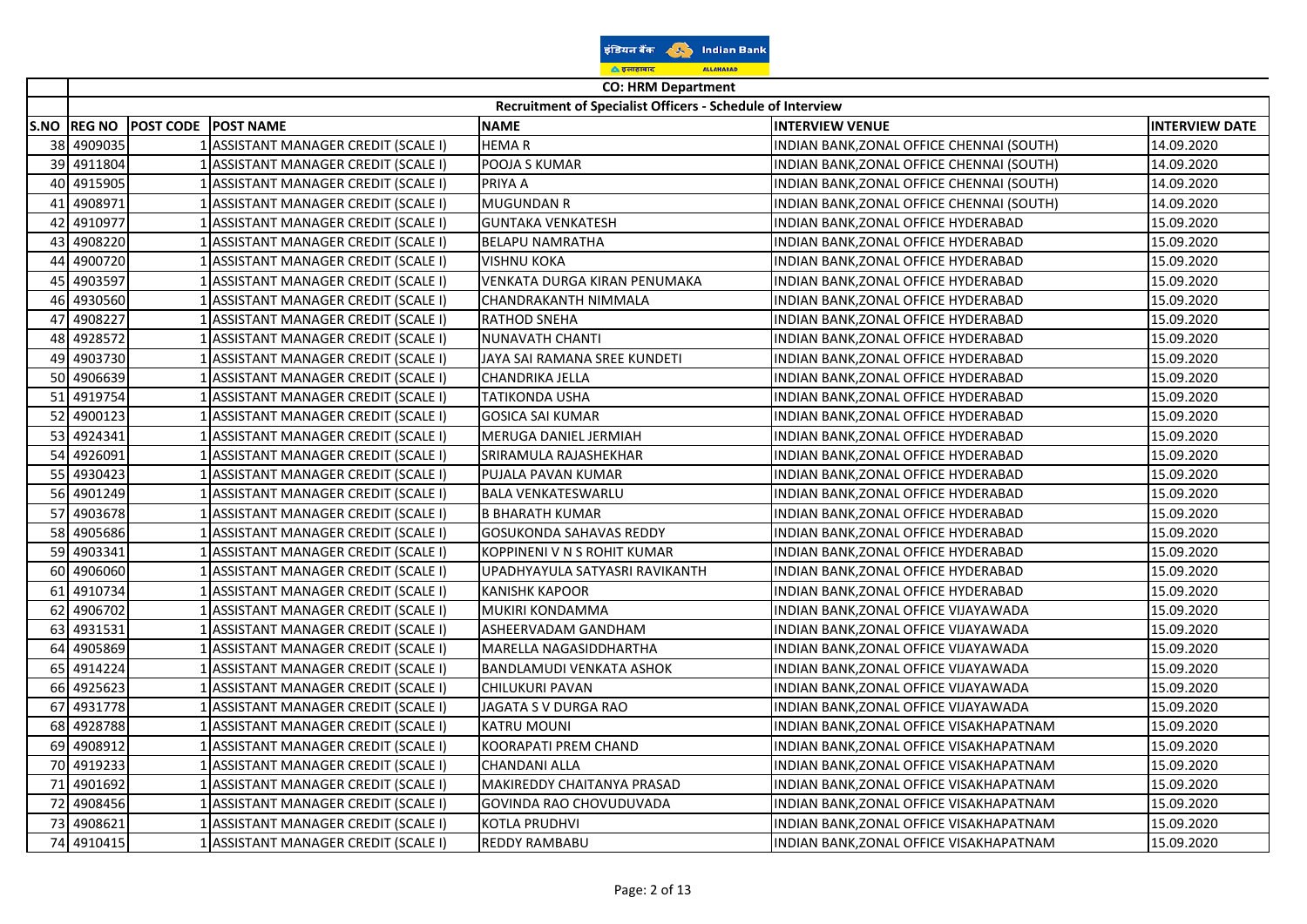| इंडियन बैंक         | <b>Indian Bank</b> |  |  |
|---------------------|--------------------|--|--|
| <u>ि डलाहाबाद</u>   | <b>ALLAHABAD</b>   |  |  |
| CO. UDM Donartwarth |                    |  |  |

 $\overline{ }$ ᅮ

|     | CO: HRIVI Department<br>Recruitment of Specialist Officers - Schedule of Interview |                                 |                                      |                                      |                                              |                       |
|-----|------------------------------------------------------------------------------------|---------------------------------|--------------------------------------|--------------------------------------|----------------------------------------------|-----------------------|
|     |                                                                                    | S.NO REG NO POST CODE POST NAME |                                      | <b>NAME</b>                          | <b>INTERVIEW VENUE</b>                       | <b>INTERVIEW DATE</b> |
| 75I | 4911876                                                                            |                                 | 1 ASSISTANT MANAGER CREDIT (SCALE I) | V RAVI KIRAN GONNABATTULA            | INDIAN BANK, ZONAL OFFICE VISAKHAPATNAM      | 15.09.2020            |
| 76I | 4915840                                                                            |                                 | 1 ASSISTANT MANAGER CREDIT (SCALE I) | VADAMUDULU SAI DHANUSH               | INDIAN BANK, ZONAL OFFICE VISAKHAPATNAM      | 15.09.2020            |
| 77  | 4916321                                                                            |                                 | 1 ASSISTANT MANAGER CREDIT (SCALE I) | DODDI KUSHAL KUMAR                   | INDIAN BANK, ZONAL OFFICE VISAKHAPATNAM      | 15.09.2020            |
| 78  | 4925783                                                                            |                                 | 1 ASSISTANT MANAGER CREDIT (SCALE I) | <b>SURESH SUNKARI</b>                | INDIAN BANK, ZONAL OFFICE VISAKHAPATNAM      | 15.09.2020            |
| 79  | 4921066                                                                            |                                 | ASSISTANT MANAGER CREDIT (SCALE I)   | <b>BANDI ASHOK KUMAR</b>             | INDIAN BANK, ZONAL OFFICE VISAKHAPATNAM      | 15.09.2020            |
| 80  | 4930351                                                                            |                                 | 1 ASSISTANT MANAGER CREDIT (SCALE I) | MANDA N V S L ANILKUMAR              | INDIAN BANK, ZONAL OFFICE VISAKHAPATNAM      | 15.09.2020            |
| 81  | 4931052                                                                            |                                 | ASSISTANT MANAGER CREDIT (SCALE I)   | DHAVALA VAMSI KRISHNA                | INDIAN BANK, ZONAL OFFICE VISAKHAPATNAM      | 15.09.2020            |
| 82  | 4921340                                                                            |                                 | 1 ASSISTANT MANAGER CREDIT (SCALE I) | <b>BODHIREDDY KEERTHI BODHIREDDY</b> | INDIAN BANK, ZONAL OFFICE VISAKHAPATNAM      | 15.09.2020            |
| 83  | 4923894                                                                            |                                 | 1 ASSISTANT MANAGER CREDIT (SCALE I) | <b>DHINESH G</b>                     | INDIAN BANK, ZONAL OFFICE CUDDALORE          | 16.09.2020            |
| 84  | 4907807                                                                            |                                 | 1 ASSISTANT MANAGER CREDIT (SCALE I) | SOORYA SELVARAJU                     | INDIAN BANK, ZONAL OFFICE CUDDALORE          | 16.09.2020            |
| 85  | 4926778                                                                            |                                 | 1 ASSISTANT MANAGER CREDIT (SCALE I) | <b>KAVITHA</b>                       | INDIAN BANK, ZONAL OFFICE COIMBATORE         | 16.09.2020            |
| 86  | 4916591                                                                            |                                 | ASSISTANT MANAGER CREDIT (SCALE I)   | <b>AMBER GUPTA</b>                   | INDIAN BANK, ZONAL OFFICE COIMBATORE         | 16.09.2020            |
| 87  | 4907801                                                                            |                                 | ASSISTANT MANAGER CREDIT (SCALE I)   | <b>GOKILAMANI T</b>                  | INDIAN BANK, ZONAL OFFICE COIMBATORE         | 16.09.2020            |
| 88  | 4919814                                                                            |                                 | 1 ASSISTANT MANAGER CREDIT (SCALE I) | STOYE C S                            | INDIAN BANK,ZONAL OFFICE COIMBATORE          | 16.09.2020            |
| 89  | 4929545                                                                            |                                 | ASSISTANT MANAGER CREDIT (SCALE I)   | ANU JERALD                           | INDIAN BANK, ZONAL OFFICE ERNAKULAM          | 16.09.2020            |
| 90  | 4929695                                                                            |                                 | 1 ASSISTANT MANAGER CREDIT (SCALE I) | VISHNU V SATHEESH                    | INDIAN BANK, ZONAL OFFICE ERNAKULAM          | 16.09.2020            |
| 91  | 4917345                                                                            |                                 | 1 ASSISTANT MANAGER CREDIT (SCALE I) | AKHIL V J                            | INDIAN BANK, ZONAL OFFICE ERNAKULAM          | 16.09.2020            |
| 92  | 4911759                                                                            |                                 | 1 ASSISTANT MANAGER CREDIT (SCALE I) | JAYAKRISHNAN S                       | INDIAN BANK, ZONAL OFFICE ERNAKULAM          | 16.09.2020            |
| 93  | 4920003                                                                            |                                 | 1 ASSISTANT MANAGER CREDIT (SCALE I) | <b>ASWATHIV</b>                      | INDIAN BANK, ZONAL OFFICE ERNAKULAM          | 16.09.2020            |
| 94  | 4924268                                                                            |                                 | 1 ASSISTANT MANAGER CREDIT (SCALE I) | <b>DEVIKA N</b>                      | INDIAN BANK, ZONAL OFFICE ERNAKULAM          | 16.09.2020            |
| 95  | 4905616                                                                            |                                 | ASSISTANT MANAGER CREDIT (SCALE I)   | PRATHEESH PRABHAKAR                  | INDIAN BANK, ZONAL OFFICE ERNAKULAM          | 16.09.2020            |
| 96  | 4905715                                                                            |                                 | ASSISTANT MANAGER CREDIT (SCALE I)   | RINTO JOSE                           | INDIAN BANK, ZONAL OFFICE ERNAKULAM          | 16.09.2020            |
| 97  | 4925243                                                                            |                                 | 1 ASSISTANT MANAGER CREDIT (SCALE I) | RENI JOHN ABRAHAM                    | INDIAN BANK, ZONAL OFFICE ERNAKULAM          | 16.09.2020            |
| 98  | 4910776                                                                            |                                 | ASSISTANT MANAGER CREDIT (SCALE I)   | RUGHMA JOMY                          | INDIAN BANK, ZONAL OFFICE ERNAKULAM          | 16.09.2020            |
| 99  | 4929771                                                                            |                                 | ASSISTANT MANAGER CREDIT (SCALE I)   | <b>ALBIN K JOSE</b>                  | INDIAN BANK, ZONAL OFFICE ERNAKULAM          | 16.09.2020            |
| 100 | 4911223                                                                            |                                 | 1 ASSISTANT MANAGER CREDIT (SCALE I) | <b>RAHULKT</b>                       | INDIAN BANK, ZONAL OFFICE KOZHIKODE          | 16.09.2020            |
| 101 | 4903924                                                                            |                                 | 1 ASSISTANT MANAGER CREDIT (SCALE I) | <b>KIRAN K</b>                       | INDIAN BANK, ZONAL OFFICE KOZHIKODE          | 16.09.2020            |
| 102 | 4930067                                                                            |                                 | 1 ASSISTANT MANAGER CREDIT (SCALE I) | PRAJITH K G                          | INDIAN BANK, ZONAL OFFICE KOZHIKODE          | 16.09.2020            |
| 103 | 4903926                                                                            |                                 | 1 ASSISTANT MANAGER CREDIT (SCALE I) | <b>DIVYASREE P</b>                   | INDIAN BANK, ZONAL OFFICE KOZHIKODE          | 16.09.2020            |
| 104 | 4923052                                                                            |                                 | ASSISTANT MANAGER CREDIT (SCALE I)   | <b>SOUMYA KV</b>                     | INDIAN BANK, ZONAL OFFICE KOZHIKODE          | 16.09.2020            |
| 105 | 4919094                                                                            |                                 | 1 ASSISTANT MANAGER CREDIT (SCALE I) | AKHILESH A K                         | INDIAN BANK, ZONAL OFFICE KOZHIKODE          | 16.09.2020            |
| 106 | 4927641                                                                            |                                 | 1 ASSISTANT MANAGER CREDIT (SCALE I) | <b>NARENDRAN V</b>                   | INDIAN BANK,ZONAL OFFICE THIRUVANANTHAPURAM  | 16.09.2020            |
| 107 | 4931482                                                                            |                                 | 1 ASSISTANT MANAGER CREDIT (SCALE I) | ARYA V R                             | INDIAN BANK, ZONAL OFFICE THIRUVANANTHAPURAM | 16.09.2020            |
| 108 | 4915072                                                                            |                                 | 1 ASSISTANT MANAGER CREDIT (SCALE I) | <b>SUKANYA S K</b>                   | INDIAN BANK, ZONAL OFFICE THIRUVANANTHAPURAM | 16.09.2020            |
| 109 | 4919695                                                                            |                                 | 1 ASSISTANT MANAGER CREDIT (SCALE I) | ARUN KUMAR G R                       | INDIAN BANK, ZONAL OFFICE THIRUVANANTHAPURAM | 16.09.2020            |
| 110 | 4905261                                                                            |                                 | 1 ASSISTANT MANAGER CREDIT (SCALE I) | SIBI J GEORGE                        | INDIAN BANK, ZONAL OFFICE THIRUVANANTHAPURAM | 16.09.2020            |
|     | 111 4918057                                                                        |                                 | 1 ASSISTANT MANAGER CREDIT (SCALE I) | JASPER SOLOMON E                     | INDIAN BANK, ZONAL OFFICE TIRUNELVELI        | 16.09.2020            |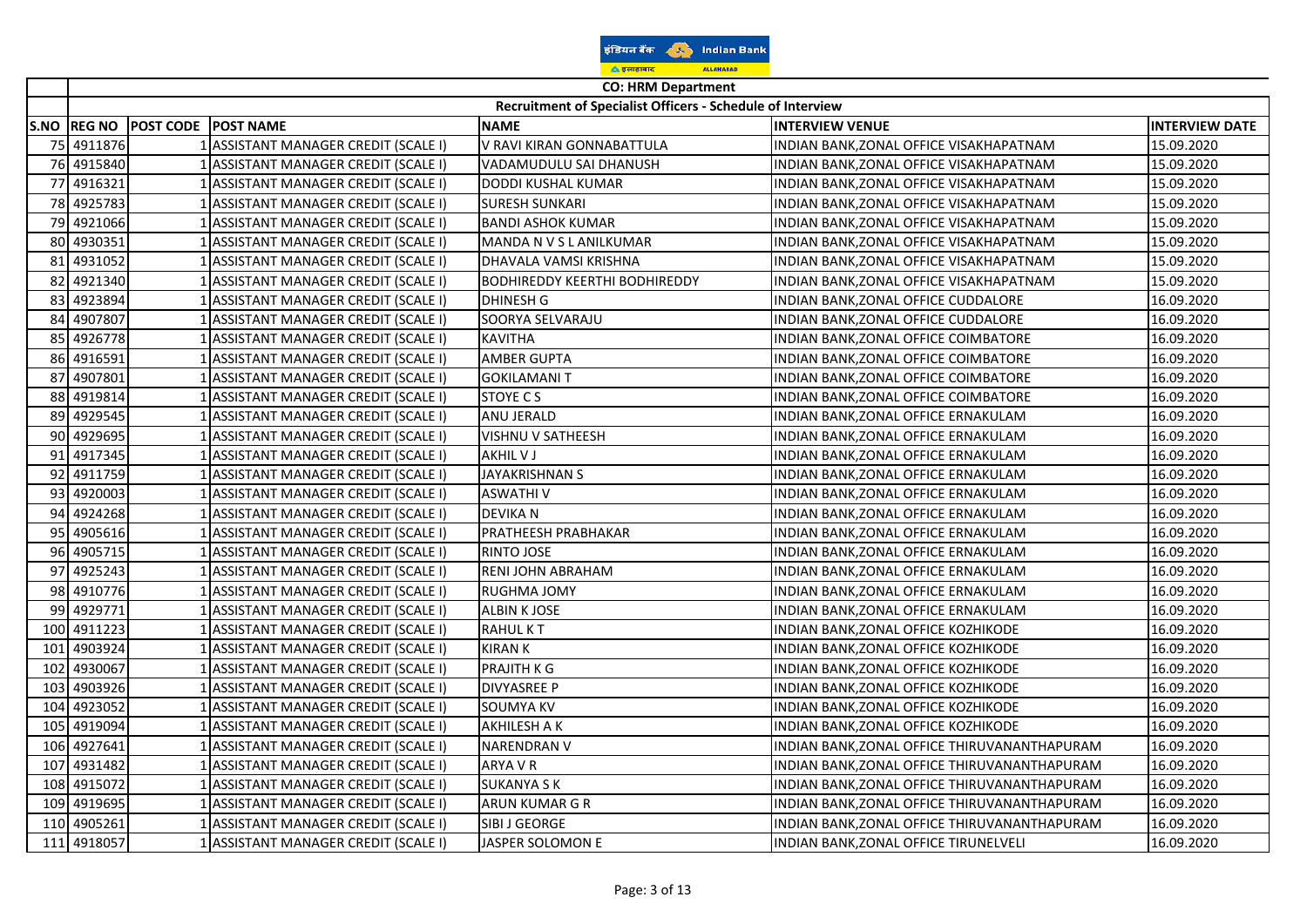| इंडियन बैंक        |  |                  | <b>Indian Bank</b> |
|--------------------|--|------------------|--------------------|
| <u>ि इलाहाबाद</u>  |  | <b>ALLAHABAD</b> |                    |
| CO: UDM Donartmant |  |                  |                    |

|      | <b>CO: HRM Department</b> |                     |                                      |                                                            |                                              |                       |
|------|---------------------------|---------------------|--------------------------------------|------------------------------------------------------------|----------------------------------------------|-----------------------|
|      |                           |                     |                                      | Recruitment of Specialist Officers - Schedule of Interview |                                              |                       |
| S.NO | <b>REG NO</b>             | POST CODE POST NAME |                                      | <b>NAME</b>                                                | <b>INTERVIEW VENUE</b>                       | <b>INTERVIEW DATE</b> |
| 112  | 4902214                   |                     | 1 ASSISTANT MANAGER CREDIT (SCALE I) | <b>SARATH A V</b>                                          | INDIAN BANK, ZONAL OFFICE THIRUVANANTHAPURAM | 16.09.2020            |
| 113  | 4910221                   |                     | 1 ASSISTANT MANAGER CREDIT (SCALE I) | ROHITH R G                                                 | INDIAN BANK, ZONAL OFFICE THIRUVANANTHAPURAM | 16.09.2020            |
| 114  | 4924448                   |                     | 1 ASSISTANT MANAGER CREDIT (SCALE I) | PRADEEPKUMAR K                                             | INDIAN BANK, ZONAL OFFICE SALEM              | 16.09.2020            |
| 115  | 4901012                   |                     | ASSISTANT MANAGER CREDIT (SCALE I)   | SUBRAMANIAN M                                              | INDIAN BANK, ZONAL OFFICE TIRUNELVELI        | 16.09.2020            |
| 116  | 4918008                   |                     | 1 ASSISTANT MANAGER CREDIT (SCALE I) | CHANDHIYA M                                                | INDIAN BANK, ZONAL OFFICE TIRUNELVELI        | 16.09.2020            |
| 117  | 4928916                   |                     | 1 ASSISTANT MANAGER CREDIT (SCALE I) | KOPPERUNDEVI R                                             | INDIAN BANK, ZONAL OFFICE TIRUNELVELI        | 16.09.2020            |
| 118  | 4904467                   |                     | 1 ASSISTANT MANAGER CREDIT (SCALE I) | EDWIN JOY D                                                | INDIAN BANK, ZONAL OFFICE TIRUNELVELI        | 16.09.2020            |
| 119  | 4908546                   |                     | 1 ASSISTANT MANAGER CREDIT (SCALE I) | MANIKANDAN K                                               | INDIAN BANK, ZONAL OFFICE TIRUNELVELI        | 16.09.2020            |
| 120  | 4917834                   |                     | 1 ASSISTANT MANAGER CREDIT (SCALE I) | JOSHUA M                                                   | INDIAN BANK, ZONAL OFFICE TIRUNELVELI        | 16.09.2020            |
| 121  | 4928992                   |                     | 1 ASSISTANT MANAGER CREDIT (SCALE I) | <b>SHARAN JBR</b>                                          | INDIAN BANK, ZONAL OFFICE TIRUNELVELI        | 16.09.2020            |
| 122  | 4919900                   |                     | ASSISTANT MANAGER CREDIT (SCALE I)   | PITCHAIYA ALIAS VIVEK N                                    | INDIAN BANK, ZONAL OFFICE TIRUNELVELI        | 16.09.2020            |
| 123  | 4928319                   |                     | ASSISTANT MANAGER CREDIT (SCALE I)   | ANNIE SORNA MARY S                                         | INDIAN BANK, ZONAL OFFICE TIRUNELVELI        | 16.09.2020            |
| 124  | 4905789                   |                     | 1 ASSISTANT MANAGER CREDIT (SCALE I) | <b>RAGHUR</b>                                              | INDIAN BANK, ZONAL OFFICE BENGALURU          | 17.09.2020            |
| 125  | 4933079                   |                     | 1 ASSISTANT MANAGER CREDIT (SCALE I) | PRIYA S KALGUTKAR                                          | INDIAN BANK, ZONAL OFFICE BENGALURU          | 17.09.2020            |
| 126  | 4917540                   |                     | 1 ASSISTANT MANAGER CREDIT (SCALE I) | SK SAJID ALI                                               | INDIAN BANK, ZONAL OFFICE BENGALURU          | 17.09.2020            |
| 127  | 4904935                   |                     | 1 ASSISTANT MANAGER CREDIT (SCALE I) | DISHA JAWARIYA                                             | INDIAN BANK, ZONAL OFFICE BHOPAL             | 17.09.2020            |
| 128  | 4932802                   |                     | ASSISTANT MANAGER CREDIT (SCALE I)   | RAHUL DOHARE                                               | INDIAN BANK, ZONAL OFFICE BHOPAL             | 17.09.2020            |
| 129  | 4906209                   |                     | ASSISTANT MANAGER CREDIT (SCALE I)   | SARTHAK SINGH                                              | INDIAN BANK, ZONAL OFFICE BHOPAL             | 17.09.2020            |
| 130  | 4925193                   |                     | ASSISTANT MANAGER CREDIT (SCALE I)   | UJWAL PARGI                                                | INDIAN BANK, ZONAL OFFICE BHOPAL             | 17.09.2020            |
| 131  | 4930453                   |                     | 1 ASSISTANT MANAGER CREDIT (SCALE I) | <b>BHAVYA NEGI</b>                                         | INDIAN BANK, ZONAL OFFICE BHOPAL             | 17.09.2020            |
| 132  | 4921231                   |                     | 1 ASSISTANT MANAGER CREDIT (SCALE I) | <b>GOVIND SONI</b>                                         | INDIAN BANK, ZONAL OFFICE BHOPAL             | 17.09.2020            |
| 133  | 4909545                   |                     | 1 ASSISTANT MANAGER CREDIT (SCALE I) | <b>ILA YADU</b>                                            | INDIAN BANK, ZONAL OFFICE BHOPAL             | 17.09.2020            |
| 134  | 4915960                   |                     | 1 ASSISTANT MANAGER CREDIT (SCALE I) | <b>VISHAKHA SONI</b>                                       | INDIAN BANK, ZONAL OFFICE BHOPAL             | 17.09.2020            |
| 135  | 4902827                   |                     | 1 ASSISTANT MANAGER CREDIT (SCALE I) | <b>UTKARSH RATHORE</b>                                     | INDIAN BANK, ZONAL OFFICE BHOPAL             | 17.09.2020            |
|      | 136 4924722               |                     | 1 ASSISTANT MANAGER CREDIT (SCALE I) | SANDEEP                                                    | INDIAN BANK, ZONAL OFFICE BHOPAL             | 17.09.2020            |
| 137  | 4917646                   |                     | ASSISTANT MANAGER CREDIT (SCALE I)   | <b>RITU PANDEY</b>                                         | INDIAN BANK, ZONAL OFFICE BHOPAL             | 17.09.2020            |
| 138  | 4922394                   |                     | 1 ASSISTANT MANAGER CREDIT (SCALE I) | NAMITA SHARMA                                              | INDIAN BANK, ZONAL OFFICE BHOPAL             | 17.09.2020            |
|      | 139 4931252               |                     | 1 ASSISTANT MANAGER CREDIT (SCALE I) | <b>SOURABH DAS</b>                                         | INDIAN BANK, ZONAL OFFICE BHOPAL             | 17.09.2020            |
|      | 140 4910894               |                     | 1 ASSISTANT MANAGER CREDIT (SCALE I) | AKANKSHA SHARMA                                            | INDIAN BANK, ZONAL OFFICE BHOPAL             | 17.09.2020            |
| 141  | 4922980                   |                     | 1 ASSISTANT MANAGER CREDIT (SCALE I) | KOMAL DARANI                                               | INDIAN BANK, ZONAL OFFICE BHOPAL             | 17.09.2020            |
| 142  | 4916386                   |                     | 1 ASSISTANT MANAGER CREDIT (SCALE I) | SHOBHIT SAXENA                                             | INDIAN BANK, ZONAL OFFICE BHOPAL             | 17.09.2020            |
| 143  | 4920744                   |                     | 1 ASSISTANT MANAGER CREDIT (SCALE I) | <b>KHUSHBOO NAYAK</b>                                      | INDIAN BANK, ZONAL OFFICE BHUBANESHWAR       | 17.09.2020            |
| 144  | 4911828                   |                     | ASSISTANT MANAGER CREDIT (SCALE I)   | RITU KUJUR                                                 | INDIAN BANK,ZONAL OFFICE BHUBANESHWAR        | 17.09.2020            |
| 145  | 4911780                   |                     | 1 ASSISTANT MANAGER CREDIT (SCALE I) | SANJEET LAL BESRA                                          | INDIAN BANK, ZONAL OFFICE BHUBANESHWAR       | 17.09.2020            |
|      | 146 4919419               |                     | 1 ASSISTANT MANAGER CREDIT (SCALE I) | <b>MONICA NAYAK</b>                                        | INDIAN BANK, ZONAL OFFICE BHUBANESHWAR       | 17.09.2020            |
| 147  | 4912868                   |                     | 1 ASSISTANT MANAGER CREDIT (SCALE I) | TANKADHAR BISWAL                                           | INDIAN BANK, ZONAL OFFICE BHUBANESHWAR       | 17.09.2020            |
|      | 148 4914309               |                     | 1 ASSISTANT MANAGER CREDIT (SCALE I) | <b>LINA DORA</b>                                           | INDIAN BANK, ZONAL OFFICE BHUBANESHWAR       | 17.09.2020            |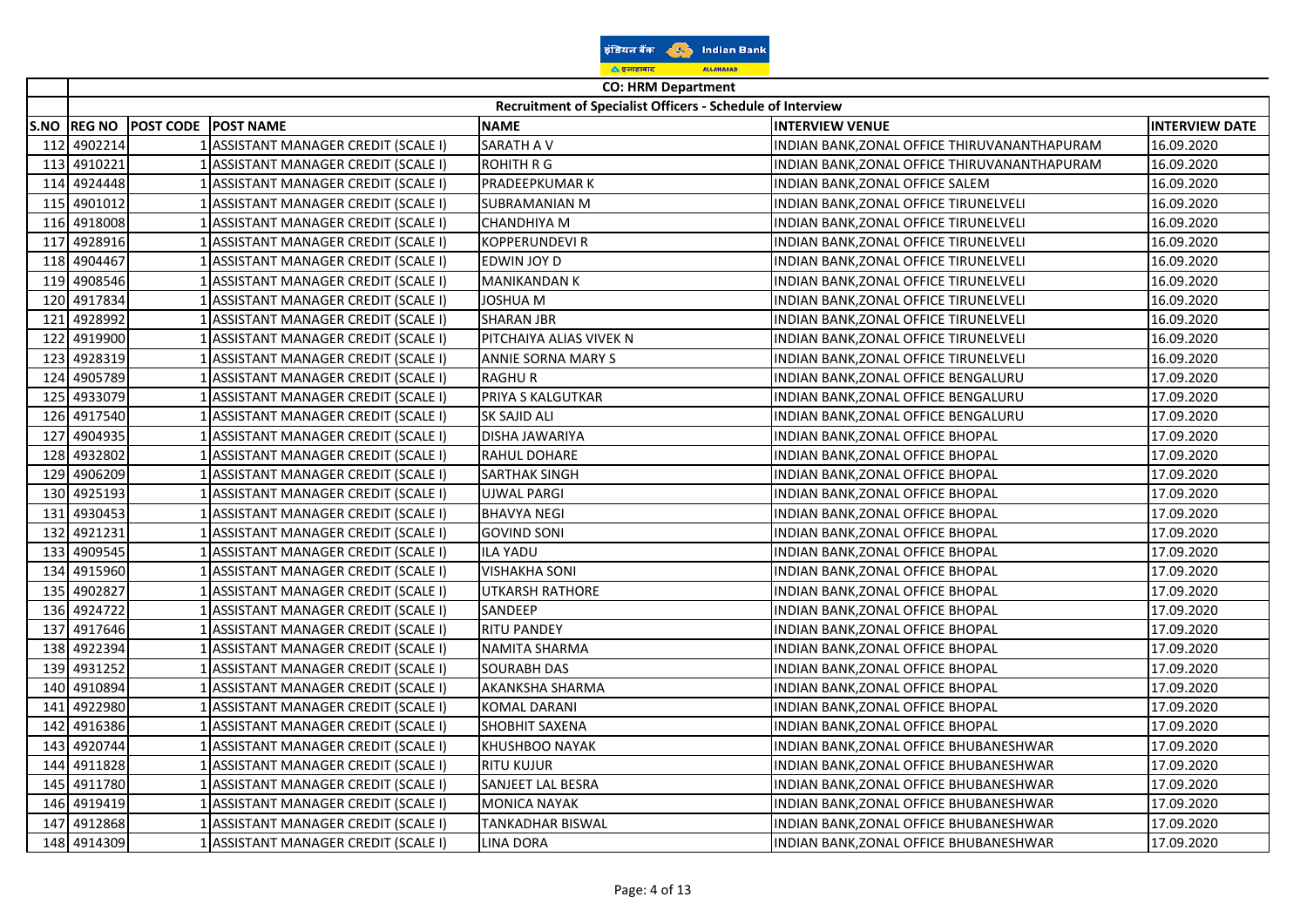| इंडियन बैंक        |  | <b>Indian Bank</b> |  |
|--------------------|--|--------------------|--|
| <u>ि इलाहाबाद</u>  |  | <b>ALLAHABAD</b>   |  |
| CO: UDM Donartmant |  |                    |  |

|      | <b>CO: HRM Department</b> |                     |                                      |                                                            |                                        |                       |
|------|---------------------------|---------------------|--------------------------------------|------------------------------------------------------------|----------------------------------------|-----------------------|
|      |                           |                     |                                      | Recruitment of Specialist Officers - Schedule of Interview |                                        |                       |
| S.NO | <b>REG NO</b>             | POST CODE POST NAME |                                      | <b>NAME</b>                                                | <b>INTERVIEW VENUE</b>                 | <b>INTERVIEW DATE</b> |
| 149  | 4930055                   |                     | 1 ASSISTANT MANAGER CREDIT (SCALE I) | <b>AVEENASH DAS</b>                                        | INDIAN BANK, ZONAL OFFICE BHUBANESHWAR | 17.09.2020            |
| 150  | 4930792                   |                     | 1 ASSISTANT MANAGER CREDIT (SCALE I) | <b>BISWARANITA DAS</b>                                     | INDIAN BANK, ZONAL OFFICE BHUBANESHWAR | 17.09.2020            |
| 151  | 4901585                   |                     | 1 ASSISTANT MANAGER CREDIT (SCALE I) | <b>DEBABRATA SAHU</b>                                      | INDIAN BANK, ZONAL OFFICE BHUBANESHWAR | 17.09.2020            |
| 152  | 4902112                   |                     | ASSISTANT MANAGER CREDIT (SCALE I)   | OMPRAKASH SATAPATHY                                        | INDIAN BANK, ZONAL OFFICE BHUBANESHWAR | 17.09.2020            |
| 153  | 4929378                   |                     | 1 ASSISTANT MANAGER CREDIT (SCALE I) | <b>BITHAL PRASAD DAS</b>                                   | INDIAN BANK, ZONAL OFFICE BHUBANESHWAR | 17.09.2020            |
| 154  | 4900138                   |                     | 1 ASSISTANT MANAGER CREDIT (SCALE I) | BHAGYALAXMI NAYAK                                          | INDIAN BANK,ZONAL OFFICE BHUBANESHWAR  | 17.09.2020            |
|      | 155 4931600               |                     | 1 ASSISTANT MANAGER CREDIT (SCALE I) | SNIGDHA MOHANTY                                            | INDIAN BANK, ZONAL OFFICE BHUBANESHWAR | 17.09.2020            |
|      | 156 4903484               |                     | 1 ASSISTANT MANAGER CREDIT (SCALE I) | SARADA PRASANNA DUTTA                                      | INDIAN BANK, ZONAL OFFICE BHUBANESHWAR | 17.09.2020            |
| 157  | 4913040                   |                     | 1 ASSISTANT MANAGER CREDIT (SCALE I) | <b>GOLAK BIHARI PATI</b>                                   | INDIAN BANK, ZONAL OFFICE BHUBANESHWAR | 17.09.2020            |
| 158  | 4932234                   |                     | 1 ASSISTANT MANAGER CREDIT (SCALE I) | ANUJ AGRAWAL                                               | INDIAN BANK, ZONAL OFFICE BHUBANESHWAR | 17.09.2020            |
| 159  | 4901243                   |                     | ASSISTANT MANAGER CREDIT (SCALE I)   | <b>KARVE VINOD</b>                                         | INDIAN BANK, ZONAL OFFICE KARIM NAGAR  | 17.09.2020            |
|      | 160 4900877               |                     | ASSISTANT MANAGER CREDIT (SCALE I)   | MYSA SRUJAN KUMAR                                          | INDIAN BANK,ZONAL OFFICE KARIM NAGAR   | 17.09.2020            |
| 161  | 4902954                   |                     | 1 ASSISTANT MANAGER CREDIT (SCALE I) | KONDAPURI CHANDRAKANTH                                     | INDIAN BANK, ZONAL OFFICE KARIM NAGAR  | 17.09.2020            |
| 162  | 4904581                   |                     | 1 ASSISTANT MANAGER CREDIT (SCALE I) | <b>BOINI NARESH KUMAR</b>                                  | INDIAN BANK, ZONAL OFFICE KARIM NAGAR  | 17.09.2020            |
| 163  | 4915567                   |                     | 1 ASSISTANT MANAGER CREDIT (SCALE I) | <b>BOLLU SRINIVAS</b>                                      | INDIAN BANK, ZONAL OFFICE KARIM NAGAR  | 17.09.2020            |
| 164  | 4930906                   |                     | 1 ASSISTANT MANAGER CREDIT (SCALE I) | <b>NADEM RAJESH</b>                                        | INDIAN BANK, ZONAL OFFICE KARIM NAGAR  | 17.09.2020            |
| 165  | 4931957                   |                     | 1 ASSISTANT MANAGER CREDIT (SCALE I) | ANJANEYULU NARAYANAPURAM                                   | INDIAN BANK, ZONAL OFFICE KARIM NAGAR  | 17.09.2020            |
| 166  | 4913436                   |                     | ASSISTANT MANAGER CREDIT (SCALE I)   | VIPIN KUMAR KHANDELWAL                                     | INDIAN BANK, ZONAL OFFICE JAIPUR       | 18.09.2020            |
| 167  | 4906589                   |                     | ASSISTANT MANAGER CREDIT (SCALE I)   | RAJAT KUMAR VAISHY                                         | INDIAN BANK, ZONAL OFFICE JAIPUR       | 18.09.2020            |
| 168  | 4908447                   |                     | ASSISTANT MANAGER CREDIT (SCALE I)   | <b>JITIN VERMA</b>                                         | INDIAN BANK, ZONAL OFFICE JAIPUR       | 18.09.2020            |
| 169  | 4914512                   |                     | 1 ASSISTANT MANAGER CREDIT (SCALE I) | <b>HARDIK BARJATIA</b>                                     | INDIAN BANK, ZONAL OFFICE JAIPUR       | 18.09.2020            |
|      | 170 4929472               |                     | 1 ASSISTANT MANAGER CREDIT (SCALE I) | <b>GUNJAN THAGRIA</b>                                      | INDIAN BANK, ZONAL OFFICE JAIPUR       | 18.09.2020            |
| 171  | 4900333                   |                     | 1 ASSISTANT MANAGER CREDIT (SCALE I) | LOKESH MEENA                                               | INDIAN BANK, ZONAL OFFICE JAIPUR       | 18.09.2020            |
| 172  | 4913483                   |                     | 1 ASSISTANT MANAGER CREDIT (SCALE I) | RAJ BHARAT MEENA                                           | INDIAN BANK, ZONAL OFFICE JAIPUR       | 18.09.2020            |
| 173  | 4920712                   |                     | ASSISTANT MANAGER CREDIT (SCALE I)   | ASHWINI KUMAR MEENA                                        | INDIAN BANK, ZONAL OFFICE JAIPUR       | 18.09.2020            |
| 174  | 4932727                   |                     | ASSISTANT MANAGER CREDIT (SCALE I)   | VIKRAM MEENA                                               | INDIAN BANK, ZONAL OFFICE JAIPUR       | 18.09.2020            |
| 175  | 4900303                   |                     | ASSISTANT MANAGER CREDIT (SCALE I)   | <b>LAXMI RANI</b>                                          | INDIAN BANK, ZONAL OFFICE JAIPUR       | 18.09.2020            |
|      | 176 4902752               |                     | 1 ASSISTANT MANAGER CREDIT (SCALE I) | <b>SURBHI YADAV</b>                                        | INDIAN BANK, ZONAL OFFICE JAIPUR       | 18.09.2020            |
| 177  | 4922802                   |                     | 1 ASSISTANT MANAGER CREDIT (SCALE I) | KHUSHBU                                                    | INDIAN BANK, ZONAL OFFICE JAIPUR       | 18.09.2020            |
| 178  | 4924043                   |                     | 1 ASSISTANT MANAGER CREDIT (SCALE I) | <b>SIMRAN SONI</b>                                         | INDIAN BANK, ZONAL OFFICE JAIPUR       | 18.09.2020            |
| 179  | 4926880                   |                     | 1 ASSISTANT MANAGER CREDIT (SCALE I) | <b>SUMAN CHOUDHARY</b>                                     | INDIAN BANK, ZONAL OFFICE JAIPUR       | 18.09.2020            |
| 180  | 4908747                   |                     | ASSISTANT MANAGER CREDIT (SCALE I)   | PHOOL CHAND SAINI                                          | INDIAN BANK, ZONAL OFFICE JAIPUR       | 18.09.2020            |
| 181  | 4908804                   |                     | ASSISTANT MANAGER CREDIT (SCALE I)   | <b>GAURAV TAUNK</b>                                        | INDIAN BANK, ZONAL OFFICE JAIPUR       | 18.09.2020            |
| 182  | 4922902                   |                     | ASSISTANT MANAGER CREDIT (SCALE I)   | MANVENDRA SINGH RAWAT                                      | INDIAN BANK, ZONAL OFFICE JAIPUR       | 18.09.2020            |
| 183  | 4930065                   |                     | 1 ASSISTANT MANAGER CREDIT (SCALE I) | <b>AMAN KUMAR</b>                                          | INDIAN BANK, ZONAL OFFICE JAIPUR       | 18.09.2020            |
|      | 184 4909650               |                     | 1 ASSISTANT MANAGER CREDIT (SCALE I) | <b>ITOYL</b>                                               | INDIAN BANK, ZONAL OFFICE JAIPUR       | 18.09.2020            |
|      | 185 4921316               |                     | 1 ASSISTANT MANAGER CREDIT (SCALE I) | LINISHA SHARMA                                             | INDIAN BANK, ZONAL OFFICE JAIPUR       | 18.09.2020            |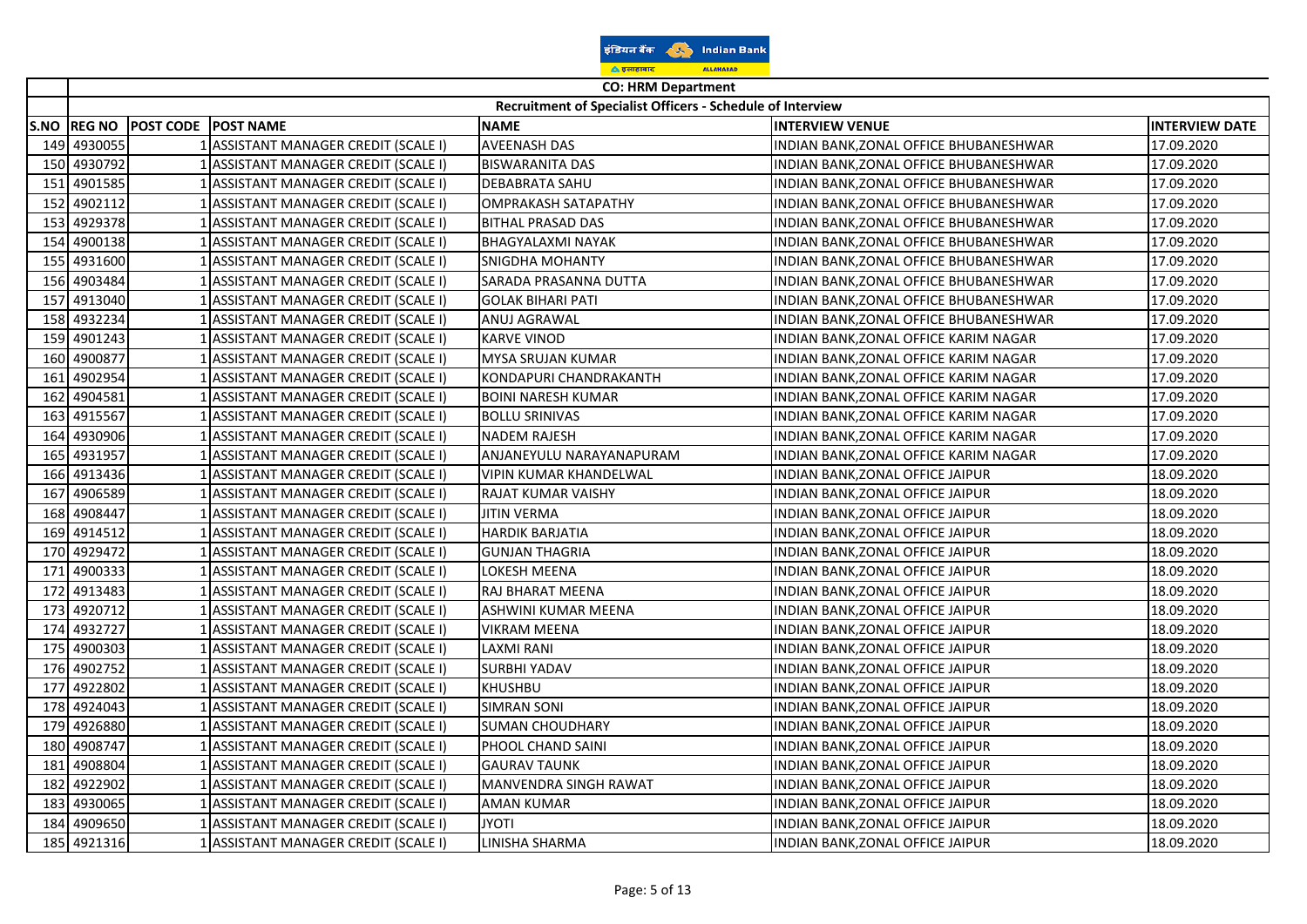| इंडियन बैंक        |  | <b>Indian Bank</b> |  |
|--------------------|--|--------------------|--|
| <u>ि इलाहाबाद</u>  |  | <b>ALLAHABAD</b>   |  |
| CO: UDM Donartmant |  |                    |  |

|      | <b>CO: HRM Department</b> |                            |                                      |                                                            |                                      |                       |
|------|---------------------------|----------------------------|--------------------------------------|------------------------------------------------------------|--------------------------------------|-----------------------|
|      |                           |                            |                                      | Recruitment of Specialist Officers - Schedule of Interview |                                      |                       |
| S.NO | <b>REG NO</b>             | <b>POST CODE POST NAME</b> |                                      | <b>NAME</b>                                                | <b>INTERVIEW VENUE</b>               | <b>INTERVIEW DATE</b> |
| 186  | 4929125                   |                            | 1 ASSISTANT MANAGER CREDIT (SCALE I) | <b>APURVA PAREEK</b>                                       | INDIAN BANK, ZONAL OFFICE JAIPUR     | 18.09.2020            |
| 187  | 4919189                   |                            | 1 ASSISTANT MANAGER CREDIT (SCALE I) | <b>ANKIT SHARMA</b>                                        | INDIAN BANK, ZONAL OFFICE JAIPUR     | 18.09.2020            |
| 188  | 4900177                   |                            | 1 ASSISTANT MANAGER CREDIT (SCALE I) | <b>SWAPNA ASHOK AHIRE</b>                                  | INDIAN BANK, ZONAL OFFICE NAGPUR     | 18.09.2020            |
| 189  | 4906696                   |                            | ASSISTANT MANAGER CREDIT (SCALE I)   | NEHA ASHOK UKEY                                            | INDIAN BANK,ZONAL OFFICE NAGPUR      | 18.09.2020            |
| 190  | 4907377                   |                            | 1 ASSISTANT MANAGER CREDIT (SCALE I) | KOMAL VASANT GAJWE                                         | INDIAN BANK,ZONAL OFFICE NAGPUR      | 18.09.2020            |
| 191  | 4910870                   |                            | 1 ASSISTANT MANAGER CREDIT (SCALE I) | SHILPA ASHISH WANKHEDE                                     | INDIAN BANK,ZONAL OFFICE NAGPUR      | 18.09.2020            |
| 192  | 4914673                   |                            | 1 ASSISTANT MANAGER CREDIT (SCALE I) | PRIYANKA KASHINATH SAHARE                                  | INDIAN BANK, ZONAL OFFICE NAGPUR     | 18.09.2020            |
| 193  | 4917751                   |                            | 1 ASSISTANT MANAGER CREDIT (SCALE I) | <b>TEJASWINI ASHOK UKEY</b>                                | INDIAN BANK, ZONAL OFFICE NAGPUR     | 18.09.2020            |
| 194  | 4922482                   |                            | 1 ASSISTANT MANAGER CREDIT (SCALE I) | SUWARNA TEJRAM MESHRAM                                     | INDIAN BANK, ZONAL OFFICE NAGPUR     | 18.09.2020            |
| 195  | 4901439                   |                            | 1 ASSISTANT MANAGER CREDIT (SCALE I) | HIMANSHU PRAMOD KHOBRAGADE                                 | INDIAN BANK, ZONAL OFFICE NAGPUR     | 18.09.2020            |
| 196  | 4904166                   |                            | 1 ASSISTANT MANAGER CREDIT (SCALE I) | <b>SUMIT MOHAN GAWAI</b>                                   | INDIAN BANK, ZONAL OFFICE NAGPUR     | 18.09.2020            |
| 197  | 4907713                   |                            | 1 ASSISTANT MANAGER CREDIT (SCALE I) | SANKET PRABHUDAS RANGARI                                   | INDIAN BANK,ZONAL OFFICE NAGPUR      | 18.09.2020            |
| 198  | 4908880                   |                            | 1 ASSISTANT MANAGER CREDIT (SCALE I) | KRUTANT LILESH MODAK                                       | INDIAN BANK, ZONAL OFFICE NAGPUR     | 18.09.2020            |
| 199  | 4932055                   |                            | 1 ASSISTANT MANAGER CREDIT (SCALE I) | <b>MAYUR ANILKUMAR GAJBHIYE</b>                            | INDIAN BANK, ZONAL OFFICE NAGPUR     | 18.09.2020            |
| 200  | 4909013                   |                            | 1 ASSISTANT MANAGER CREDIT (SCALE I) | SHITAL YADAO GHODMARE                                      | INDIAN BANK,ZONAL OFFICE NAGPUR      | 18.09.2020            |
| 201  | 4917179                   |                            | 1 ASSISTANT MANAGER CREDIT (SCALE I) | ROHIT SHANKARRAO HEDAU                                     | INDIAN BANK,ZONAL OFFICE NAGPUR      | 18.09.2020            |
| 202  | 4906500                   |                            | 1 ASSISTANT MANAGER CREDIT (SCALE I) | PREETAM DAULAT KORE                                        | INDIAN BANK, ZONAL OFFICE NAGPUR     | 18.09.2020            |
| 203  | 4927929                   |                            | 1 ASSISTANT MANAGER CREDIT (SCALE I) | NIKHIL ARVIND DHAWAD                                       | INDIAN BANK, ZONAL OFFICE NAGPUR     | 18.09.2020            |
| 204  | 4929913                   |                            | ASSISTANT MANAGER CREDIT (SCALE I)   | UDAY VINOD HINGANKAR                                       | INDIAN BANK,ZONAL OFFICE NAGPUR      | 18.09.2020            |
| 205  | 4904031                   |                            | 1 ASSISTANT MANAGER CREDIT (SCALE I) | KISHOR ASHOK CHAUDHARI                                     | INDIAN BANK,ZONAL OFFICE NAGPUR      | 18.09.2020            |
| 206  | 4925635                   |                            | 1 ASSISTANT MANAGER CREDIT (SCALE I) | ROHIT JAGDISH BANSOD                                       | INDIAN BANK, ZONAL OFFICE NAGPUR     | 18.09.2020            |
| 207  | 4927185                   |                            | 1 ASSISTANT MANAGER CREDIT (SCALE I) | SHUBHAM NAGORAO WAKODIKAR                                  | INDIAN BANK, ZONAL OFFICE NAGPUR     | 18.09.2020            |
| 208  | 4916110                   |                            | 1 ASSISTANT MANAGER CREDIT (SCALE I) | <b>ASHWANI KUMAR</b>                                       | INDIAN BANK, ZONAL OFFICE AMRITSAR   | 19.09.2020            |
| 209  | 4908670                   |                            | 1 ASSISTANT MANAGER CREDIT (SCALE I) | <b>ISHA</b>                                                | INDIAN BANK, ZONAL OFFICE AMRITSAR   | 19.09.2020            |
| 210  | 4909375                   |                            | 1 ASSISTANT MANAGER CREDIT (SCALE I) | <b>RAHUL SHARMA</b>                                        | INDIAN BANK,ZONAL OFFICE AMRITSAR    | 19.09.2020            |
| 211  | 4909115                   |                            | LASSISTANT MANAGER CREDIT (SCALE I)  | PREETI BIBYAN                                              | INDIAN BANK,ZONAL OFFICE CHANDIGARH  | 19.09.2020            |
| 212  | 4908859                   |                            | 1 ASSISTANT MANAGER CREDIT (SCALE I) | <b>RAHUL BHAGAT</b>                                        | INDIAN BANK,ZONAL OFFICE CHANDIGARH  | 19.09.2020            |
| 213  | 4925764                   |                            | 1 ASSISTANT MANAGER CREDIT (SCALE I) | <b>ROOPANSHI</b>                                           | INDIAN BANK, ZONAL OFFICE CHANDIGARH | 19.09.2020            |
| 214  | 4904867                   |                            | 1 ASSISTANT MANAGER CREDIT (SCALE I) | <b>SHIV KUMAR KALUNDIA</b>                                 | INDIAN BANK, ZONAL OFFICE CHANDIGARH | 19.09.2020            |
| 215  | 4902906                   |                            | 1 ASSISTANT MANAGER CREDIT (SCALE I) | <b>HEMANT NEGI</b>                                         | INDIAN BANK, ZONAL OFFICE CHANDIGARH | 19.09.2020            |
| 216  | 4922965                   |                            | 1 ASSISTANT MANAGER CREDIT (SCALE I) | <b>JAGMAL SINGH</b>                                        | INDIAN BANK, ZONAL OFFICE CHANDIGARH | 19.09.2020            |
| 217  | 4926705                   |                            | 1 ASSISTANT MANAGER CREDIT (SCALE I) | <b>ANKUSH KUMAR</b>                                        | INDIAN BANK, ZONAL OFFICE CHANDIGARH | 19.09.2020            |
| 218  | 4916416                   |                            | LASSISTANT MANAGER CREDIT (SCALE I)  | LOKESH SINGH KUNDU                                         | INDIAN BANK,ZONAL OFFICE CHANDIGARH  | 19.09.2020            |
| 219  | 4908811                   |                            | 1 ASSISTANT MANAGER CREDIT (SCALE I) | <b>ASHISH MEHTA</b>                                        | INDIAN BANK,ZONAL OFFICE CHANDIGARH  | 19.09.2020            |
| 220  | 4933418                   |                            | 1 ASSISTANT MANAGER CREDIT (SCALE I) | <b>MANISH SHARMA</b>                                       | INDIAN BANK, ZONAL OFFICE CHANDIGARH | 19.09.2020            |
| 221  | 4903877                   |                            | 1 ASSISTANT MANAGER CREDIT (SCALE I) | <b>VIKRANT KUMAR</b>                                       | INDIAN BANK,ZONAL OFFICE CHANDIGARH  | 19.09.2020            |
| 222  | 4920423                   |                            | 1 ASSISTANT MANAGER CREDIT (SCALE I) | SHVETA SACHDEVA                                            | INDIAN BANK, ZONAL OFFICE CHANDIGARH | 19.09.2020            |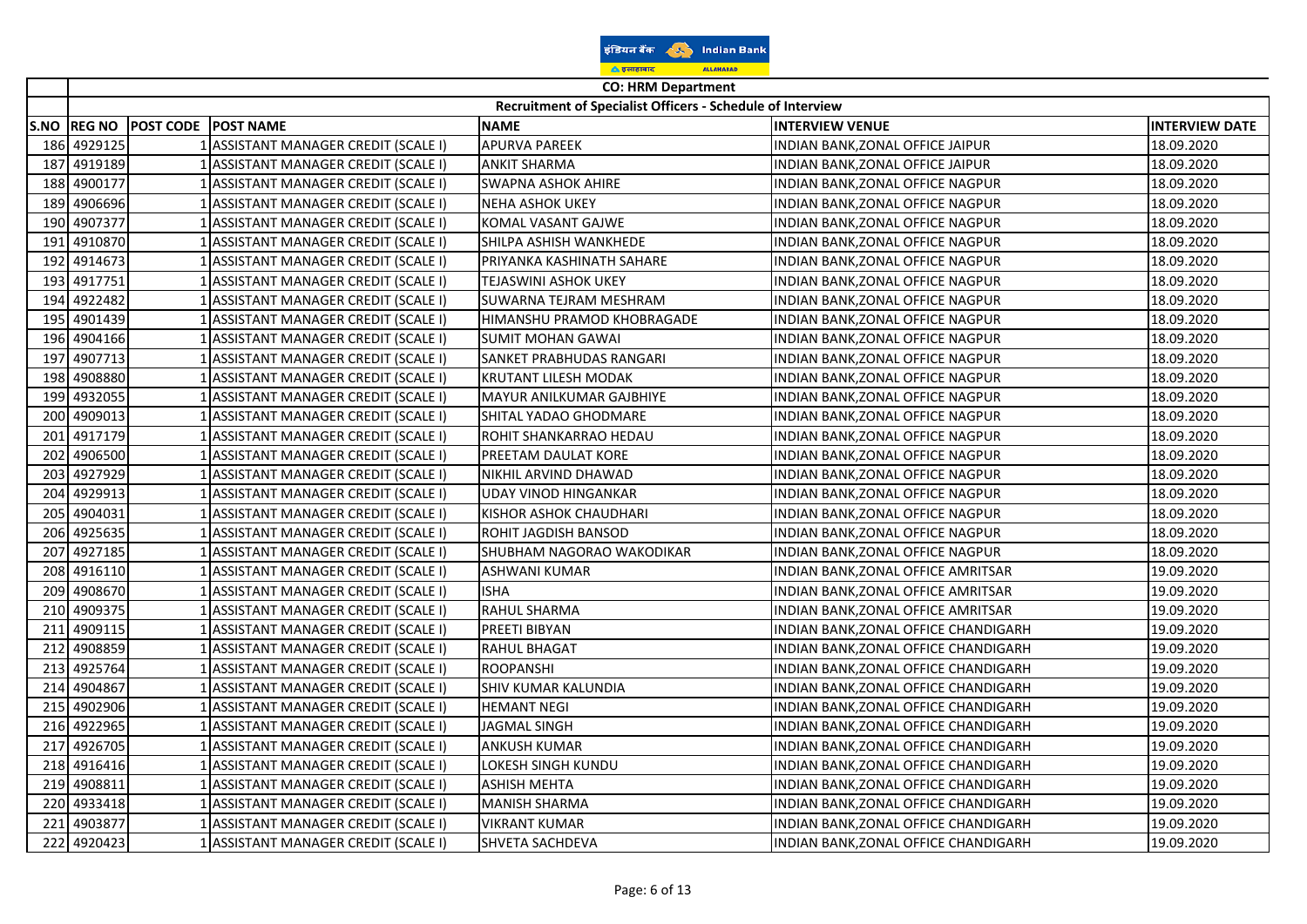| इंडियन बैंक        |  | <b>Indian Bank</b> |  |  |
|--------------------|--|--------------------|--|--|
| <u>ि इलाहाबाद</u>  |  | <b>ALLAHABAD</b>   |  |  |
| CO: UDM Donartmant |  |                    |  |  |

 $\Gamma$  $\overline{\phantom{a}}$ 

| Recruitment of Specialist Officers - Schedule of Interview<br><b>INTERVIEW VENUE</b><br>S.NO REG NO<br><b>POST CODE POST NAME</b><br><b>NAME</b><br>1 ASSISTANT MANAGER CREDIT (SCALE I)<br>AASHNA GARG<br>INDIAN BANK, ZONAL OFFICE CHANDIGARH<br>4932881<br>223<br>4900828<br>224<br>1 ASSISTANT MANAGER CREDIT (SCALE I)<br><b>LALIT GUPTA</b><br>INDIAN BANK, ZONAL OFFICE CHANDIGARH<br>225<br>4918222<br>1 ASSISTANT MANAGER CREDIT (SCALE I)<br><b>DEEP INDER SINGH</b><br>INDIAN BANK, ZONAL OFFICE CHANDIGARH<br>226<br>4921265<br><b>CHIRAG VERMA</b><br>1 ASSISTANT MANAGER CREDIT (SCALE I)<br>INDIAN BANK, ZONAL OFFICE CHANDIGARH<br>227<br>4925323<br>1 ASSISTANT MANAGER CREDIT (SCALE I)<br><b>VISHAL GUPTA</b><br>INDIAN BANK, ZONAL OFFICE CHANDIGARH<br>4909063<br>228<br>ASSISTANT MANAGER CREDIT (SCALE I)<br>PRATEEK GUPTA<br>INDIAN BANK, ZONAL OFFICE DEHRADUN | <b>INTERVIEW DATE</b><br>19.09.2020<br>19.09.2020<br>19.09.2020<br>19.09.2020<br>19.09.2020<br>19.09.2020<br>19.09.2020<br>19.09.2020<br>19.09.2020 |
|-----------------------------------------------------------------------------------------------------------------------------------------------------------------------------------------------------------------------------------------------------------------------------------------------------------------------------------------------------------------------------------------------------------------------------------------------------------------------------------------------------------------------------------------------------------------------------------------------------------------------------------------------------------------------------------------------------------------------------------------------------------------------------------------------------------------------------------------------------------------------------------------|-----------------------------------------------------------------------------------------------------------------------------------------------------|
|                                                                                                                                                                                                                                                                                                                                                                                                                                                                                                                                                                                                                                                                                                                                                                                                                                                                                         |                                                                                                                                                     |
|                                                                                                                                                                                                                                                                                                                                                                                                                                                                                                                                                                                                                                                                                                                                                                                                                                                                                         |                                                                                                                                                     |
|                                                                                                                                                                                                                                                                                                                                                                                                                                                                                                                                                                                                                                                                                                                                                                                                                                                                                         |                                                                                                                                                     |
|                                                                                                                                                                                                                                                                                                                                                                                                                                                                                                                                                                                                                                                                                                                                                                                                                                                                                         |                                                                                                                                                     |
|                                                                                                                                                                                                                                                                                                                                                                                                                                                                                                                                                                                                                                                                                                                                                                                                                                                                                         |                                                                                                                                                     |
|                                                                                                                                                                                                                                                                                                                                                                                                                                                                                                                                                                                                                                                                                                                                                                                                                                                                                         |                                                                                                                                                     |
|                                                                                                                                                                                                                                                                                                                                                                                                                                                                                                                                                                                                                                                                                                                                                                                                                                                                                         |                                                                                                                                                     |
|                                                                                                                                                                                                                                                                                                                                                                                                                                                                                                                                                                                                                                                                                                                                                                                                                                                                                         |                                                                                                                                                     |
| 4924505<br>229<br>1 ASSISTANT MANAGER CREDIT (SCALE I)<br><b>VIDUSHI AGGARWAL</b><br>INDIAN BANK, ZONAL OFFICE DEHRADUN                                                                                                                                                                                                                                                                                                                                                                                                                                                                                                                                                                                                                                                                                                                                                                 |                                                                                                                                                     |
| 4920955<br>230<br>1 ASSISTANT MANAGER CREDIT (SCALE I)<br>SATPRAKASH<br>INDIAN BANK, ZONAL OFFICE KARNAL                                                                                                                                                                                                                                                                                                                                                                                                                                                                                                                                                                                                                                                                                                                                                                                |                                                                                                                                                     |
| 4914537<br>1 ASSISTANT MANAGER CREDIT (SCALE I)<br><b>DEEPAK KUMAR</b><br>231<br>INDIAN BANK, ZONAL OFFICE KARNAL                                                                                                                                                                                                                                                                                                                                                                                                                                                                                                                                                                                                                                                                                                                                                                       |                                                                                                                                                     |
| 4902687<br>1 ASSISTANT MANAGER CREDIT (SCALE I)<br>232<br>SONAL RANI<br>INDIAN BANK, ZONAL OFFICE KARNAL                                                                                                                                                                                                                                                                                                                                                                                                                                                                                                                                                                                                                                                                                                                                                                                | 19.09.2020                                                                                                                                          |
| 233<br>4925427<br>1 ASSISTANT MANAGER CREDIT (SCALE I)<br><b>KULDIP SINGH</b><br>INDIAN BANK, ZONAL OFFICE KARNAL                                                                                                                                                                                                                                                                                                                                                                                                                                                                                                                                                                                                                                                                                                                                                                       | 19.09.2020                                                                                                                                          |
| 4907529<br>234<br>1 ASSISTANT MANAGER CREDIT (SCALE I)<br><b>RAJAT SAINI</b><br>INDIAN BANK, ZONAL OFFICE KARNAL                                                                                                                                                                                                                                                                                                                                                                                                                                                                                                                                                                                                                                                                                                                                                                        | 19.09.2020                                                                                                                                          |
| 235<br>4901212<br>1 ASSISTANT MANAGER CREDIT (SCALE I)<br>VISHAL VERMA<br>INDIAN BANK, ZONAL OFFICE KARNAL                                                                                                                                                                                                                                                                                                                                                                                                                                                                                                                                                                                                                                                                                                                                                                              | 19.09.2020                                                                                                                                          |
| 236<br>4921119<br>PRIYANKA<br>1 ASSISTANT MANAGER CREDIT (SCALE I)<br>INDIAN BANK, ZONAL OFFICE KARNAL                                                                                                                                                                                                                                                                                                                                                                                                                                                                                                                                                                                                                                                                                                                                                                                  | 19.09.2020                                                                                                                                          |
| 4909703<br>237<br>ASSISTANT MANAGER CREDIT (SCALE I)<br><b>BHARAT BHUSHAN</b><br>INDIAN BANK, ZONAL OFFICE KARNAL                                                                                                                                                                                                                                                                                                                                                                                                                                                                                                                                                                                                                                                                                                                                                                       | 19.09.2020                                                                                                                                          |
| 4906325<br>238<br>1 ASSISTANT MANAGER CREDIT (SCALE I)<br>POOJA RANI<br>INDIAN BANK, ZONAL OFFICE KARNAL                                                                                                                                                                                                                                                                                                                                                                                                                                                                                                                                                                                                                                                                                                                                                                                | 19.09.2020                                                                                                                                          |
| 4909068<br><b>KANIKA</b><br>239<br>1 ASSISTANT MANAGER CREDIT (SCALE I)<br>INDIAN BANK, ZONAL OFFICE KARNAL                                                                                                                                                                                                                                                                                                                                                                                                                                                                                                                                                                                                                                                                                                                                                                             | 19.09.2020                                                                                                                                          |
| 4928933<br>1 ASSISTANT MANAGER CREDIT (SCALE I)<br><b>CHELSY GULATI</b><br>240<br>INDIAN BANK, ZONAL OFFICE KARNAL                                                                                                                                                                                                                                                                                                                                                                                                                                                                                                                                                                                                                                                                                                                                                                      | 19.09.2020                                                                                                                                          |
| 4905044<br>1 ASSISTANT MANAGER CREDIT (SCALE I)<br><b>HARDIK ANAND</b><br>241<br>INDIAN BANK, ZONAL OFFICE KARNAL                                                                                                                                                                                                                                                                                                                                                                                                                                                                                                                                                                                                                                                                                                                                                                       | 19.09.2020                                                                                                                                          |
| 242<br>4926079<br>1 ASSISTANT MANAGER CREDIT (SCALE I)<br>SHUBHAM SINGLA<br>INDIAN BANK, ZONAL OFFICE KARNAL                                                                                                                                                                                                                                                                                                                                                                                                                                                                                                                                                                                                                                                                                                                                                                            | 19.09.2020                                                                                                                                          |
| 4916226<br>243<br>1 ASSISTANT MANAGER CREDIT (SCALE I)<br>YOGESH KUMAR<br>INDIAN BANK, ZONAL OFFICE LUDHIANA                                                                                                                                                                                                                                                                                                                                                                                                                                                                                                                                                                                                                                                                                                                                                                            | 19.09.2020                                                                                                                                          |
| 244<br>4924277<br>1 ASSISTANT MANAGER CREDIT (SCALE I)<br><b>RUSHALI GROVER</b><br>INDIAN BANK, ZONAL OFFICE LUDHIANA                                                                                                                                                                                                                                                                                                                                                                                                                                                                                                                                                                                                                                                                                                                                                                   | 19.09.2020                                                                                                                                          |
| 4904842<br>245<br>1 ASSISTANT MANAGER CREDIT (SCALE I)<br>MANI PAL GOYAL<br>INDIAN BANK, ZONAL OFFICE LUDHIANA                                                                                                                                                                                                                                                                                                                                                                                                                                                                                                                                                                                                                                                                                                                                                                          | 19.09.2020                                                                                                                                          |
| 4924451<br>246<br>ASSISTANT MANAGER CREDIT (SCALE I)<br><b>ABHISHEK KAPOOR</b><br>INDIAN BANK, ZONAL OFFICE LUDHIANA                                                                                                                                                                                                                                                                                                                                                                                                                                                                                                                                                                                                                                                                                                                                                                    | 19.09.2020                                                                                                                                          |
| 4929167<br>1 ASSISTANT MANAGER CREDIT (SCALE I)<br>SAMBHAV JAIN<br>247<br>INDIAN BANK, ZONAL OFFICE LUDHIANA                                                                                                                                                                                                                                                                                                                                                                                                                                                                                                                                                                                                                                                                                                                                                                            | 19.09.2020                                                                                                                                          |
| 248 4912352<br>1 ASSISTANT MANAGER CREDIT (SCALE I)<br>SAKSHI JINDAL<br>INDIAN BANK, ZONAL OFFICE LUDHIANA                                                                                                                                                                                                                                                                                                                                                                                                                                                                                                                                                                                                                                                                                                                                                                              | 19.09.2020                                                                                                                                          |
| SURAJBHAI RAMESHBHAI RATHOD<br>4912643<br>1 ASSISTANT MANAGER CREDIT (SCALE I)<br>249<br>INDIAN BANK, ZONAL OFFICE AHMEDABAD                                                                                                                                                                                                                                                                                                                                                                                                                                                                                                                                                                                                                                                                                                                                                            | 21.09.2020                                                                                                                                          |
| 250<br>4924254<br>1 ASSISTANT MANAGER CREDIT (SCALE I)<br>DIPKUMAR KISHORBHAI KARIA<br>INDIAN BANK, ZONAL OFFICE AHMEDABAD                                                                                                                                                                                                                                                                                                                                                                                                                                                                                                                                                                                                                                                                                                                                                              | 21.09.2020                                                                                                                                          |
| 251<br>4922508<br>1 ASSISTANT MANAGER CREDIT (SCALE I)<br>AKSHARA PRABHAKARAN<br>INDIAN BANK, ZONAL OFFICE AHMEDABAD                                                                                                                                                                                                                                                                                                                                                                                                                                                                                                                                                                                                                                                                                                                                                                    | 21.09.2020                                                                                                                                          |
| 252<br>4927962<br>1 ASSISTANT MANAGER CREDIT (SCALE I)<br>GARIMA KALPESHKUMAR RAO<br>INDIAN BANK, ZONAL OFFICE AHMEDABAD                                                                                                                                                                                                                                                                                                                                                                                                                                                                                                                                                                                                                                                                                                                                                                | 21.09.2020                                                                                                                                          |
| 253<br>4921582<br>1 ASSISTANT MANAGER CREDIT (SCALE I)<br><b>VIVEK KUMAR</b><br>INDIAN BANK, ZONAL OFFICE AGRA                                                                                                                                                                                                                                                                                                                                                                                                                                                                                                                                                                                                                                                                                                                                                                          | 21.09.2020                                                                                                                                          |
| 4912228<br>254<br>ASSISTANT MANAGER CREDIT (SCALE I)<br>ROHIT KUMAR GAUTAM<br>INDIAN BANK, ZONAL OFFICE KANPUR                                                                                                                                                                                                                                                                                                                                                                                                                                                                                                                                                                                                                                                                                                                                                                          | 21.09.2020                                                                                                                                          |
| 4900758<br>1 ASSISTANT MANAGER CREDIT (SCALE I)<br>255<br>SHIKHAR SHARMA<br>INDIAN BANK, ZONAL OFFICE KANPUR                                                                                                                                                                                                                                                                                                                                                                                                                                                                                                                                                                                                                                                                                                                                                                            | 21.09.2020                                                                                                                                          |
| 4919794<br>256<br>1 ASSISTANT MANAGER CREDIT (SCALE I)<br>PRITHA RAY<br>INDIAN BANK, STAFF TRAINING COLLEGE KOLKATA                                                                                                                                                                                                                                                                                                                                                                                                                                                                                                                                                                                                                                                                                                                                                                     | 21.09.2020                                                                                                                                          |
| 4905524<br>1 ASSISTANT MANAGER CREDIT (SCALE I)<br><b>ARKA BARUA</b><br>257<br>INDIAN BANK, STAFF TRAINING COLLEGE KOLKATA                                                                                                                                                                                                                                                                                                                                                                                                                                                                                                                                                                                                                                                                                                                                                              | 21.09.2020                                                                                                                                          |
| 4906334<br>1 ASSISTANT MANAGER CREDIT (SCALE I)<br><b>SOURAV MANDI</b><br>INDIAN BANK, STAFF TRAINING COLLEGE KOLKATA<br>258                                                                                                                                                                                                                                                                                                                                                                                                                                                                                                                                                                                                                                                                                                                                                            | 21.09.2020                                                                                                                                          |
| 259 4924231<br>1 ASSISTANT MANAGER CREDIT (SCALE I)<br><b>VIKASH KUMAR SINGH</b><br>INDIAN BANK, STAFF TRAINING COLLEGE KOLKATA                                                                                                                                                                                                                                                                                                                                                                                                                                                                                                                                                                                                                                                                                                                                                         | 21.09.2020                                                                                                                                          |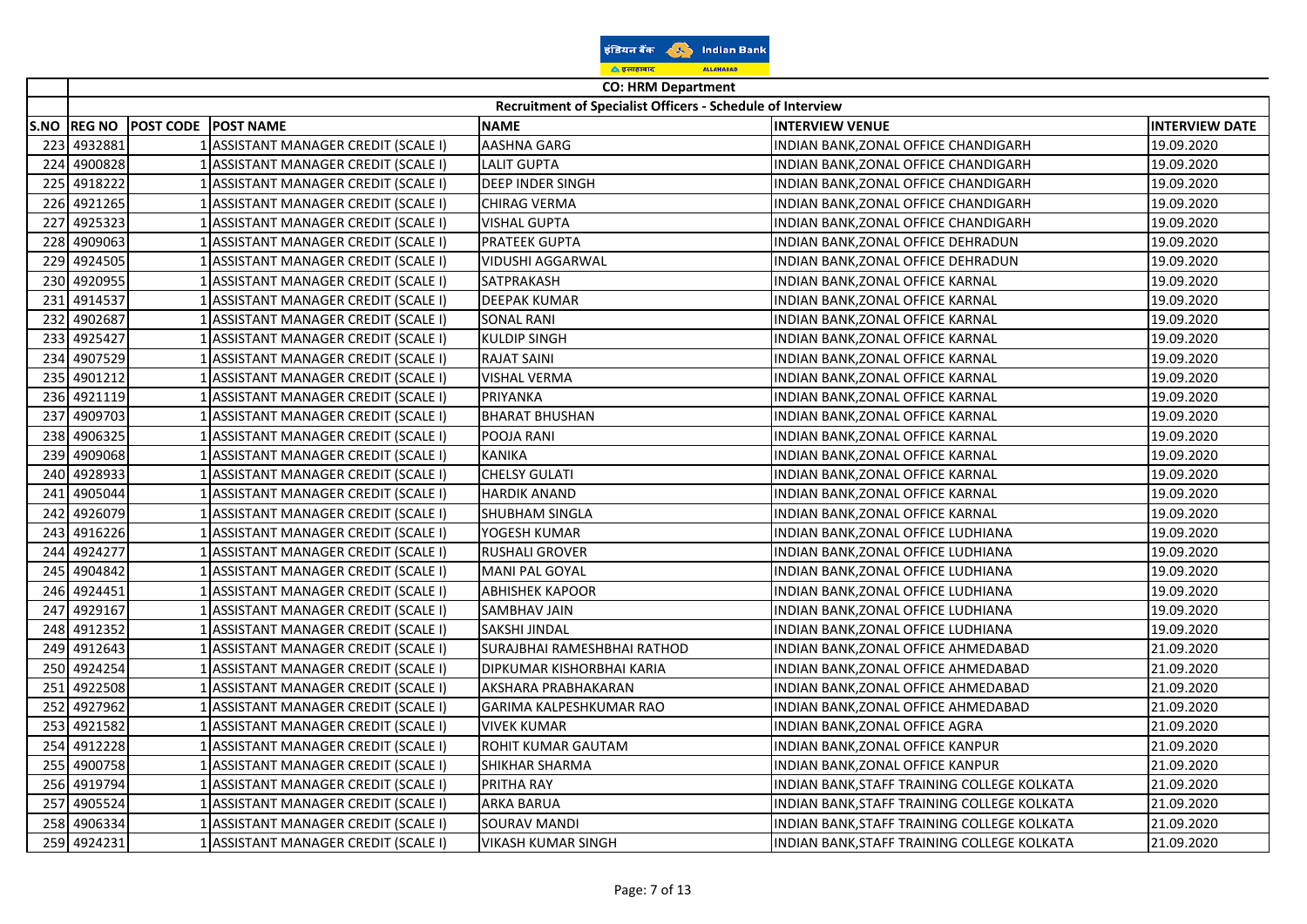| इंडियन बैंक        |  |                  | <b>Indian Bank</b> |  |
|--------------------|--|------------------|--------------------|--|
| <u>ि इलाहाबाद</u>  |  | <b>ALLAHABAD</b> |                    |  |
| CO: UDM Donartmant |  |                  |                    |  |

|      | <b>CO: HRM Department</b> |                     |                                      |                                                            |                                             |                       |
|------|---------------------------|---------------------|--------------------------------------|------------------------------------------------------------|---------------------------------------------|-----------------------|
|      |                           |                     |                                      | Recruitment of Specialist Officers - Schedule of Interview |                                             |                       |
| S.NO | <b>REG NO</b>             | POST CODE POST NAME |                                      | <b>NAME</b>                                                | <b>INTERVIEW VENUE</b>                      | <b>INTERVIEW DATE</b> |
|      | 260 4920958               |                     | 1 ASSISTANT MANAGER CREDIT (SCALE I) | <b>SNEHA ROY</b>                                           | INDIAN BANK, STAFF TRAINING COLLEGE KOLKATA | 21.09.2020            |
| 261  | 4929184                   |                     | 1 ASSISTANT MANAGER CREDIT (SCALE I) | <b>BINITA SHAW</b>                                         | INDIAN BANK, STAFF TRAINING COLLEGE KOLKATA | 21.09.2020            |
| 262  | 4906108                   |                     | 1 ASSISTANT MANAGER CREDIT (SCALE I) | <b>SUPRATIM SAHA</b>                                       | INDIAN BANK, STAFF TRAINING COLLEGE KOLKATA | 21.09.2020            |
| 263  | 4926688                   |                     | ASSISTANT MANAGER CREDIT (SCALE I)   | RANA DE                                                    | INDIAN BANK, STAFF TRAINING COLLEGE KOLKATA | 21.09.2020            |
| 264  | 4927964                   |                     | 1 ASSISTANT MANAGER CREDIT (SCALE I) | <b>ANKITA LAL</b>                                          | INDIAN BANK,ZONAL OFFICE LUCKNOW            | 21.09.2020            |
| 265  | 4919525                   |                     | 1 ASSISTANT MANAGER CREDIT (SCALE I) | VINOD KUMAR                                                | INDIAN BANK, ZONAL OFFICE LUCKNOW           | 21.09.2020            |
|      | 266 4933128               |                     | 1 ASSISTANT MANAGER CREDIT (SCALE I) | <b>ALI HUSAIN</b>                                          | INDIAN BANK, ZONAL OFFICE LUCKNOW           | 21.09.2020            |
| 267  | 4933244                   |                     | 1 ASSISTANT MANAGER CREDIT (SCALE I) | MOHAMMAD HUSAIN                                            | INDIAN BANK, ZONAL OFFICE LUCKNOW           | 21.09.2020            |
| 268  | 4928486                   |                     | 1 ASSISTANT MANAGER CREDIT (SCALE I) | NIDHI OJHA                                                 | INDIAN BANK, ZONAL OFFICE LUCKNOW           | 21.09.2020            |
| 269  | 4928866                   |                     | 1 ASSISTANT MANAGER CREDIT (SCALE I) | <b>ASHOK KUMAR PANDEY</b>                                  | INDIAN BANK, ZONAL OFFICE LUCKNOW           | 21.09.2020            |
|      | 270 4932773               |                     | ASSISTANT MANAGER CREDIT (SCALE I)   | <b>ONKAR SINGH</b>                                         | INDIAN BANK, ZONAL OFFICE LUCKNOW           | 21.09.2020            |
| 271  | 4900162                   |                     | ASSISTANT MANAGER CREDIT (SCALE I)   | AMIT KUMAR SINGH                                           | INDIAN BANK, ZONAL OFFICE LUCKNOW           | 21.09.2020            |
| 272  | 4926574                   |                     | 1 ASSISTANT MANAGER CREDIT (SCALE I) | <b>AJAY KUMAR</b>                                          | INDIAN BANK, ZONAL OFFICE MEERUT            | 21.09.2020            |
| 273  | 4924127                   |                     | 1 ASSISTANT MANAGER CREDIT (SCALE I) | KAMAL KUMAR CHANDRA                                        | INDIAN BANK, ZONAL OFFICE MEERUT            | 21.09.2020            |
| 274  | 4926430                   |                     | 1 ASSISTANT MANAGER CREDIT (SCALE I) | PARUL ANANT                                                | INDIAN BANK, ZONAL OFFICE MEERUT            | 21.09.2020            |
| 275  | 4922513                   |                     | 1 ASSISTANT MANAGER CREDIT (SCALE I) | <b>BHUPENDRA SINGH BISHT</b>                               | INDIAN BANK, ZONAL OFFICE MEERUT            | 21.09.2020            |
| 276  | 4924589                   |                     | 1 ASSISTANT MANAGER CREDIT (SCALE I) | KRISHNA SEMWAL                                             | INDIAN BANK, ZONAL OFFICE MEERUT            | 21.09.2020            |
| 277  | 4928585                   |                     | ASSISTANT MANAGER CREDIT (SCALE I)   | <b>ISHA VERMA</b>                                          | INDIAN BANK, ZONAL OFFICE MEERUT            | 21.09.2020            |
| 278  | 4926311                   |                     | ASSISTANT MANAGER CREDIT (SCALE I)   | <b>MANISH KUMAR</b>                                        | INDIAN BANK, ZONAL OFFICE NOIDA             | 21.09.2020            |
| 279  | 4901944                   |                     | ASSISTANT MANAGER CREDIT (SCALE I)   | <b>SUMAN KUMARI</b>                                        | INDIAN BANK, ZONAL OFFICE NOIDA             | 21.09.2020            |
| 280  | 4926432                   |                     | 1 ASSISTANT MANAGER CREDIT (SCALE I) | <b>VIKAS KUMAR</b>                                         | INDIAN BANK, ZONAL OFFICE NOIDA             | 21.09.2020            |
| 281  | 4908611                   |                     | 1 ASSISTANT MANAGER CREDIT (SCALE I) | <b>NAVEEN KUMAR</b>                                        | INDIAN BANK, ZONAL OFFICE NOIDA             | 21.09.2020            |
| 282  | 4926493                   |                     | 1 ASSISTANT MANAGER CREDIT (SCALE I) | SHIVA SHARMA                                               | INDIAN BANK, ZONAL OFFICE NOIDA             | 21.09.2020            |
| 283  | 4928018                   |                     | 1 ASSISTANT MANAGER CREDIT (SCALE I) | CHINKI CHOUDHARY                                           | INDIAN BANK, ZONAL OFFICE NOIDA             | 21.09.2020            |
| 284  | 4930925                   |                     | ASSISTANT MANAGER CREDIT (SCALE I)   | ASHISH UMEDBHAI PATEL                                      | INDIAN BANK, ZONAL OFFICE SURAT             | 21.09.2020            |
| 285  | 4917243                   |                     | ASSISTANT MANAGER CREDIT (SCALE I)   | DESAI MEGHNA NIMESHBHAI                                    | INDIAN BANK, ZONAL OFFICE SURAT             | 21.09.2020            |
| 286  | 4921460                   |                     | ASSISTANT MANAGER CREDIT (SCALE I)   | <b>ABHISHEK PANDEY</b>                                     | INDIAN BANK, ZONAL OFFICE SURAT             | 21.09.2020            |
| 287  | 4900960                   |                     | 1 ASSISTANT MANAGER CREDIT (SCALE I) | AKANKSHA RAJNAM                                            | INDIAN BANK, ZONAL OFFICE VARANASI          | 21.09.2020            |
| 288  | 4906507                   |                     | 1 ASSISTANT MANAGER CREDIT (SCALE I) | <b>BIJOY KUSHWAHA</b>                                      | INDIAN BANK, ZONAL OFFICE VARANASI          | 21.09.2020            |
| 289  | 4922600                   |                     | 1 ASSISTANT MANAGER CREDIT (SCALE I) | <b>SWAPNIL PANDEY</b>                                      | INDIAN BANK, ZONAL OFFICE VARANASI          | 21.09.2020            |
| 290  | 4925422                   |                     | 1 ASSISTANT MANAGER CREDIT (SCALE I) | VADREVU SAI KARTHIK                                        | INDIAN BANK, ZONAL OFFICE AMARAVATHI        | 22.09.2020            |
| 291  | 4927953                   |                     | ASSISTANT MANAGER CREDIT (SCALE I)   | SAI TEJA MUPPAVARAPU                                       | INDIAN BANK, ZONAL OFFICE AMARAVATHI        | 22.09.2020            |
| 292  | 4928842                   |                     | ASSISTANT MANAGER CREDIT (SCALE I)   | KARANAM ANAND CHOWDARY                                     | INDIAN BANK, ZONAL OFFICE AMARAVATHI        | 22.09.2020            |
| 293  | 4920037                   |                     | ASSISTANT MANAGER CREDIT (SCALE I)   | MALLAVARAPU RAMYA                                          | INDIAN BANK, ZONAL OFFICE AMARAVATHI        | 22.09.2020            |
| 294  | 4931047                   |                     | 1 ASSISTANT MANAGER CREDIT (SCALE I) | NALADI CHALAPATHI RAO                                      | INDIAN BANK, ZONAL OFFICE AMARAVATHI        | 22.09.2020            |
| 295  | 4906234                   |                     | 1 ASSISTANT MANAGER CREDIT (SCALE I) | KALIDASU SIVAJI RAJA                                       | INDIAN BANK, ZONAL OFFICE AMARAVATHI        | 22.09.2020            |
|      | 296 4912410               |                     | 1 ASSISTANT MANAGER CREDIT (SCALE I) | THALATHOTI SAMUEL DAYAKAR                                  | INDIAN BANK, ZONAL OFFICE AMARAVATHI        | 22.09.2020            |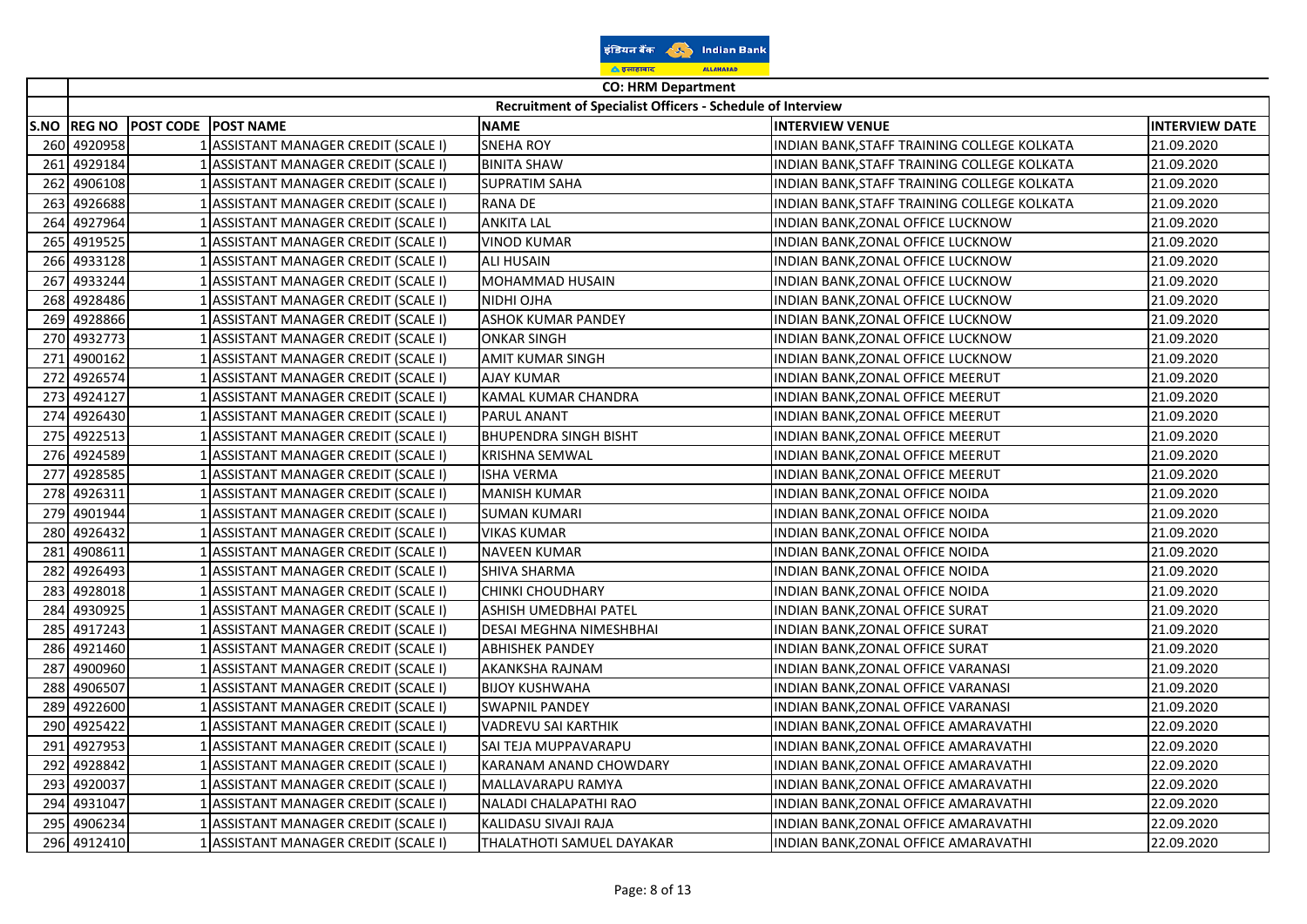| इंडियन बैंक         |  | <b>Indian Bank</b> |  |
|---------------------|--|--------------------|--|
| <u>ि इलाहाबाद</u>   |  | <b>ALLAHABAD</b>   |  |
| CO. UDM Donartwarth |  |                    |  |

 $\overline{ }$ ᅮ

|     | CO: HRIVI Department<br>Recruitment of Specialist Officers - Schedule of Interview |                                 |                                      |                                |                                      |                       |  |
|-----|------------------------------------------------------------------------------------|---------------------------------|--------------------------------------|--------------------------------|--------------------------------------|-----------------------|--|
|     |                                                                                    | S.NO REG NO POST CODE POST NAME |                                      | <b>NAME</b>                    | <b>INTERVIEW VENUE</b>               | <b>INTERVIEW DATE</b> |  |
| 297 | 4923979                                                                            |                                 | 1 ASSISTANT MANAGER CREDIT (SCALE I) | KATTA RAJEEV PRABHU KUMAR      | INDIAN BANK, ZONAL OFFICE AMARAVATHI | 22.09.2020            |  |
| 298 | 4930866                                                                            |                                 | 1 ASSISTANT MANAGER CREDIT (SCALE I) | DARAPUREDDY TIRUMALA SAI KUMAR | INDIAN BANK, ZONAL OFFICE AMARAVATHI | 22.09.2020            |  |
| 299 | 4930534                                                                            |                                 | 1 ASSISTANT MANAGER CREDIT (SCALE I) | JANAKI BANDLAMUDI              | INDIAN BANK, ZONAL OFFICE AMARAVATHI | 22.09.2020            |  |
| 300 | 4914350                                                                            |                                 | ASSISTANT MANAGER CREDIT (SCALE I)   | UNNAM PRASANNANJANEYULU        | INDIAN BANK, ZONAL OFFICE AMARAVATHI | 22.09.2020            |  |
| 301 | 4925167                                                                            |                                 | 1 ASSISTANT MANAGER CREDIT (SCALE I) | AKASH JAISWAL                  | INDIAN BANK, ZONAL OFFICE BHAGALPUR  | 22.09.2020            |  |
| 302 | 4903941                                                                            |                                 | ASSISTANT MANAGER CREDIT (SCALE I)   | <b>ASHUTOSH PANDAY</b>         | INDIAN BANK, ZONAL OFFICE BHAGALPUR  | 22.09.2020            |  |
| 303 | 4930059                                                                            |                                 | 1 ASSISTANT MANAGER CREDIT (SCALE I) | <b>NAYAB ZAMIR</b>             | INDIAN BANK, ZONAL OFFICE BHAGALPUR  | 22.09.2020            |  |
| 304 | 4925580                                                                            |                                 | 1 ASSISTANT MANAGER CREDIT (SCALE I) | <b>VASUNDHARA SINGH</b>        | INDIAN BANK, ZONAL OFFICE BHAGALPUR  | 22.09.2020            |  |
| 305 | 4918939                                                                            |                                 | 1 ASSISTANT MANAGER CREDIT (SCALE I) | V MUNGMUANSANG                 | INDIAN BANK, ZONAL OFFICE GUWAHATI   | 22.09.2020            |  |
| 306 | 4923314                                                                            |                                 | 1 ASSISTANT MANAGER CREDIT (SCALE I) | PASCOLIN PATHAW                | INDIAN BANK, ZONAL OFFICE GUWAHATI   | 22.09.2020            |  |
| 307 | 4924911                                                                            |                                 | 1 ASSISTANT MANAGER CREDIT (SCALE I) | PUNYO TALLING                  | INDIAN BANK, ZONAL OFFICE GUWAHATI   | 22.09.2020            |  |
| 308 | 4910934                                                                            |                                 | 1 ASSISTANT MANAGER CREDIT (SCALE I) | <b>REEMA TRIBEDI</b>           | INDIAN BANK, ZONAL OFFICE GUWAHATI   | 22.09.2020            |  |
| 309 | 4917968                                                                            |                                 | ASSISTANT MANAGER CREDIT (SCALE I)   | <b>IPSITA DAS</b>              | INDIAN BANK, ZONAL OFFICE GUWAHATI   | 22.09.2020            |  |
| 310 | 4908918                                                                            |                                 | 1 ASSISTANT MANAGER CREDIT (SCALE I) | <b>HRISHIKESH DAS</b>          | INDIAN BANK, ZONAL OFFICE GUWAHATI   | 22.09.2020            |  |
| 311 | 4916632                                                                            |                                 | ASSISTANT MANAGER CREDIT (SCALE I)   | <b>ANKIT DEY</b>               | INDIAN BANK, ZONAL OFFICE GUWAHATI   | 22.09.2020            |  |
| 312 | 4924018                                                                            |                                 | 1 ASSISTANT MANAGER CREDIT (SCALE I) | <b>NABYENDU SAHA</b>           | INDIAN BANK,ZONAL OFFICE GUWAHATI    | 22.09.2020            |  |
| 313 | 4924638                                                                            |                                 | 1 ASSISTANT MANAGER CREDIT (SCALE I) | NABARUN BHARADWAJ              | INDIAN BANK, ZONAL OFFICE GUWAHATI   | 22.09.2020            |  |
| 314 | 4932511                                                                            |                                 | 1 ASSISTANT MANAGER CREDIT (SCALE I) | <b>KAVIN S</b>                 | INDIAN BANK, ZONAL OFFICE MADURAI    | 22.09.2020            |  |
| 315 | 4901611                                                                            |                                 | 1 ASSISTANT MANAGER CREDIT (SCALE I) | <b>VIJAY SAMUEL</b>            | INDIAN BANK, ZONAL OFFICE MADURAI    | 22.09.2020            |  |
| 316 | 4902462                                                                            |                                 | 1 ASSISTANT MANAGER CREDIT (SCALE I) | PRATIK DATTA                   | INDIAN BANK, ZONAL OFFICE MADURAI    | 22.09.2020            |  |
| 317 | 4912580                                                                            |                                 | 1 ASSISTANT MANAGER CREDIT (SCALE I) | <b>ILANGO VELAYUTHAM R</b>     | INDIAN BANK, ZONAL OFFICE MADURAI    | 22.09.2020            |  |
| 318 | 4901556                                                                            |                                 | 1 ASSISTANT MANAGER CREDIT (SCALE I) | <b>BABLOO KUMAR</b>            | INDIAN BANK, ZONAL OFFICE PATNA      | 22.09.2020            |  |
| 319 | 4912575                                                                            |                                 | 1 ASSISTANT MANAGER CREDIT (SCALE I) | RAHUL KUMAR                    | INDIAN BANK, ZONAL OFFICE PATNA      | 22.09.2020            |  |
| 320 | 4906231                                                                            |                                 | ASSISTANT MANAGER CREDIT (SCALE I)   | PUJA GUPTA                     | INDIAN BANK, ZONAL OFFICE PATNA      | 22.09.2020            |  |
| 321 | 4915953                                                                            |                                 | 1 ASSISTANT MANAGER CREDIT (SCALE I) | <b>KUMAR SACHIN</b>            | INDIAN BANK, ZONAL OFFICE PATNA      | 22.09.2020            |  |
| 322 | 4915498                                                                            |                                 | 1 ASSISTANT MANAGER CREDIT (SCALE I) | SANDEEP KUMAR                  | INDIAN BANK, ZONAL OFFICE PATNA      | 22.09.2020            |  |
| 323 | 4930986                                                                            |                                 | 1 ASSISTANT MANAGER CREDIT (SCALE I) | <b>MANMOHAN</b>                | INDIAN BANK, ZONAL OFFICE PATNA      | 22.09.2020            |  |
| 324 | 4932990                                                                            |                                 | 1 ASSISTANT MANAGER CREDIT (SCALE I) | APOORWA DESHLAHRE              | INDIAN BANK, ZONAL OFFICE RAIPUR     | 22.09.2020            |  |
| 325 | 4906242                                                                            |                                 | 1 ASSISTANT MANAGER CREDIT (SCALE I) | RITESH KUMAR GUPTA             | INDIAN BANK, ZONAL OFFICE RAIPUR     | 22.09.2020            |  |
| 326 | 4909121                                                                            |                                 | 1 ASSISTANT MANAGER CREDIT (SCALE I) | AAKASH KUMAR KAR               | INDIAN BANK, ZONAL OFFICE RAIPUR     | 22.09.2020            |  |
| 327 | 4922537                                                                            |                                 | 1 ASSISTANT MANAGER CREDIT (SCALE I) | PARAS PAL SINGH                | INDIAN BANK, ZONAL OFFICE RAIPUR     | 22.09.2020            |  |
| 328 | 4903204                                                                            |                                 | 1 ASSISTANT MANAGER CREDIT (SCALE I) | HARIOM MUKUNDRAO YARAMWAR      | INDIAN BANK, ZONAL OFFICE PUNE       | 23.09.2020            |  |
| 329 | 4900232                                                                            |                                 | 1 ASSISTANT MANAGER CREDIT (SCALE I) | SITARAM DATTATRAY DETHE        | INDIAN BANK, ZONAL OFFICE PUNE       | 23.09.2020            |  |
| 330 | 4905149                                                                            |                                 | 1 ASSISTANT MANAGER CREDIT (SCALE I) | SHRUTIKA VIJAY BABAR           | INDIAN BANK, ZONAL OFFICE PUNE       | 23.09.2020            |  |
| 331 | 4906801                                                                            |                                 | 1 ASSISTANT MANAGER CREDIT (SCALE I) | RAGHUNANDAN DWARKADASJI DODIYA | INDIAN BANK, ZONAL OFFICE PUNE       | 23.09.2020            |  |
| 332 | 4913870                                                                            |                                 | 1 ASSISTANT MANAGER CREDIT (SCALE I) | DEEPAK ASHOK JADHAV            | INDIAN BANK, ZONAL OFFICE PUNE       | 23.09.2020            |  |
|     | 333 4933602                                                                        |                                 | 1 ASSISTANT MANAGER CREDIT (SCALE I) | SNEHA KAILAS BHONGALE          | INDIAN BANK, ZONAL OFFICE PUNE       | 23.09.2020            |  |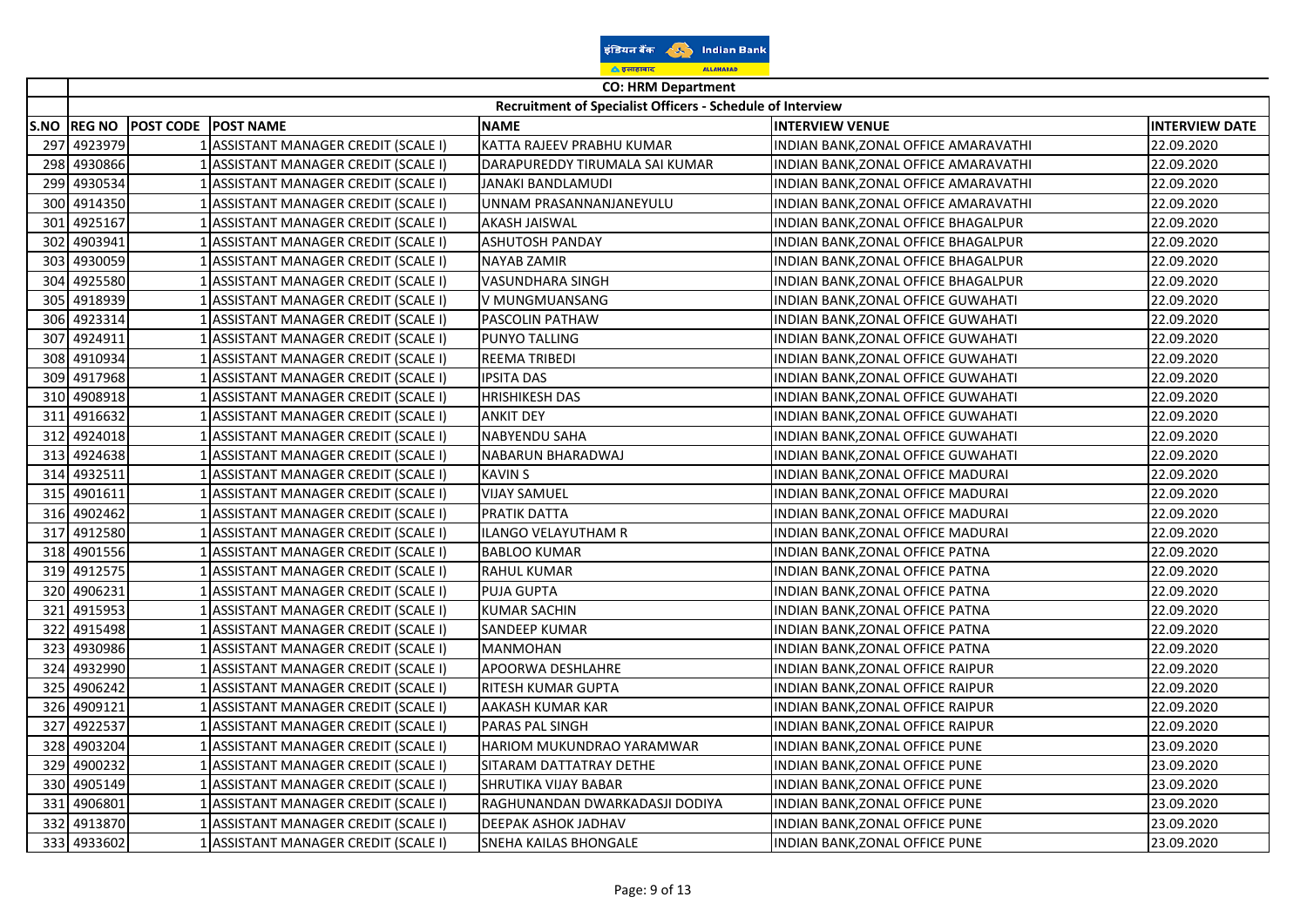| इंडियन बैंक        |  | <b>Indian Bank</b> |  |  |
|--------------------|--|--------------------|--|--|
| <u>ि इलाहाबाद</u>  |  | <b>ALLAHABAD</b>   |  |  |
| CO: UDM Donartmant |  |                    |  |  |

|      | <b>CO: HRM Department</b> |                            |                                      |                                                            |                                     |                       |
|------|---------------------------|----------------------------|--------------------------------------|------------------------------------------------------------|-------------------------------------|-----------------------|
|      |                           |                            |                                      | Recruitment of Specialist Officers - Schedule of Interview |                                     |                       |
| S.NO | <b>REG NO</b>             | <b>POST CODE POST NAME</b> |                                      | <b>NAME</b>                                                | <b>INTERVIEW VENUE</b>              | <b>INTERVIEW DATE</b> |
| 334  | 4923333                   |                            | 1 ASSISTANT MANAGER CREDIT (SCALE I) | <b>RUPALI GARG</b>                                         | INDIAN BANK, ZONAL OFFICE PUNE      | 23.09.2020            |
| 335  | 4924476                   |                            | 1 ASSISTANT MANAGER CREDIT (SCALE I) | RUTUJA BHILEGAONKAR                                        | INDIAN BANK, ZONAL OFFICE PUNE      | 23.09.2020            |
| 336  | 4916656                   |                            | 1 ASSISTANT MANAGER CREDIT (SCALE I) | ISHAN BANDYOPADHYAY                                        | INDIAN BANK, ZONAL OFFICE PUNE      | 23.09.2020            |
| 337  | 4918252                   |                            | ASSISTANT MANAGER CREDIT (SCALE I)   | ABHISEK KUMAR SAHOO                                        | INDIAN BANK,ZONAL OFFICE PUNE       | 23.09.2020            |
| 338  | 4930384                   |                            | 1 ASSISTANT MANAGER CREDIT (SCALE I) | SUJATA GOVIND                                              | INDIAN BANK, ZONAL OFFICE RANCHI    | 23.09.2020            |
| 339  | 4919762                   |                            | 1 ASSISTANT MANAGER CREDIT (SCALE I) | SARASWATI SANDIL                                           | INDIAN BANK, ZONAL OFFICE RANCHI    | 23.09.2020            |
| 340  | 4909539                   |                            | 1 ASSISTANT MANAGER CREDIT (SCALE I) | <b>DAVIDSON KUJUR</b>                                      | INDIAN BANK, ZONAL OFFICE RANCHI    | 23.09.2020            |
| 341  | 4920059                   |                            | 1 ASSISTANT MANAGER CREDIT (SCALE I) | <b>HARIRAM SARDAR</b>                                      | INDIAN BANK, ZONAL OFFICE RANCHI    | 23.09.2020            |
| 342  | 4920346                   |                            | 1 ASSISTANT MANAGER CREDIT (SCALE I) | RIDHIMA JAISWAL                                            | INDIAN BANK, ZONAL OFFICE RANCHI    | 23.09.2020            |
| 343  | 4903302                   |                            | 1 ASSISTANT MANAGER CREDIT (SCALE I) | <b>DUSHYANT KUMAR GOPE</b>                                 | INDIAN BANK, ZONAL OFFICE RANCHI    | 23.09.2020            |
| 344  | 4903607                   |                            | 1 ASSISTANT MANAGER CREDIT (SCALE I) | <b>SONU KUMAR</b>                                          | INDIAN BANK, ZONAL OFFICE RANCHI    | 23.09.2020            |
| 345  | 4920673                   |                            | 1 ASSISTANT MANAGER CREDIT (SCALE I) | <b>ABHISHEK KUMAR</b>                                      | INDIAN BANK, ZONAL OFFICE RANCHI    | 23.09.2020            |
| 346  | 4914683                   |                            | 1 ASSISTANT MANAGER CREDIT (SCALE I) | <b>BHAVNA VERMA</b>                                        | INDIAN BANK, ZONAL OFFICE RANCHI    | 23.09.2020            |
| 347  | 4929344                   |                            | 1 ASSISTANT MANAGER CREDIT (SCALE I) | <b>SHALINI KUMARI</b>                                      | INDIAN BANK, ZONAL OFFICE RANCHI    | 23.09.2020            |
| 348  | 4918356                   |                            | 1 ASSISTANT MANAGER CREDIT (SCALE I) | <b>AMIT KUMAR</b>                                          | INDIAN BANK,ZONAL OFFICE RANCHI     | 23.09.2020            |
| 349  | 4927892                   |                            | 1 ASSISTANT MANAGER CREDIT (SCALE I) | <b>GONU SAI SRUJANA</b>                                    | INDIAN BANK,ZONAL OFFICE TIRUPATI   | 23.09.2020            |
| 350  | 4914036                   |                            | 1 ASSISTANT MANAGER CREDIT (SCALE I) | KODIDETI SHABANA                                           | INDIAN BANK, ZONAL OFFICE TIRUPATI  | 23.09.2020            |
| 351  | 4932964                   |                            | 1 ASSISTANT MANAGER CREDIT (SCALE I) | K ARUNA KUMARI                                             | INDIAN BANK, ZONAL OFFICE TIRUPATI  | 23.09.2020            |
| 352  | 4901224                   |                            | ASSISTANT MANAGER CREDIT (SCALE I)   | EKAMBARAM ASHOK                                            | INDIAN BANK,ZONAL OFFICE TIRUPATI   | 23.09.2020            |
| 353  | 4901899                   |                            | 1 ASSISTANT MANAGER CREDIT (SCALE I) | TADIMARRI OBULAPATHI                                       | INDIAN BANK,ZONAL OFFICE TIRUPATI   | 23.09.2020            |
| 354  | 4928200                   |                            | 1 ASSISTANT MANAGER CREDIT (SCALE I) | <b>PAMURU SUDHEER</b>                                      | INDIAN BANK, ZONAL OFFICE TIRUPATI  | 23.09.2020            |
| 355  | 4930307                   |                            | 1 ASSISTANT MANAGER CREDIT (SCALE I) | <b>GALI MAHESH KUMAR</b>                                   | INDIAN BANK, ZONAL OFFICE TIRUPATI  | 23.09.2020            |
| 356  | 4917323                   |                            | 1 ASSISTANT MANAGER CREDIT (SCALE I) | PATTIPATI NAVYASREE                                        | INDIAN BANK, ZONAL OFFICE TIRUPATI  | 23.09.2020            |
| 357  | 4929400                   |                            | 1 ASSISTANT MANAGER CREDIT (SCALE I) | <b>GATTUPARTHI HAREESH BABU</b>                            | INDIAN BANK, ZONAL OFFICE TIRUPATI  | 23.09.2020            |
| 358  | 4929562                   |                            | 1 ASSISTANT MANAGER CREDIT (SCALE I) | PASEM MADHU KIRAN                                          | INDIAN BANK, ZONAL OFFICE TIRUPATI  | 23.09.2020            |
| 359  | 4905736                   |                            | LASSISTANT MANAGER CREDIT (SCALE I)  | THAMIDELA JAYANTHI                                         | INDIAN BANK,ZONAL OFFICE TIRUPATI   | 23.09.2020            |
| 360  | 4923315                   |                            | 1 ASSISTANT MANAGER CREDIT (SCALE I) | MEKALA HEMANTH KUMAR                                       | INDIAN BANK, ZONAL OFFICE TIRUPATI  | 23.09.2020            |
| 361  | 4919396                   |                            | 1 ASSISTANT MANAGER CREDIT (SCALE I) | <b>BALAJI K V</b>                                          | INDIAN BANK, ZONAL OFFICE TRICHY    | 23.09.2020            |
| 362  | 4922806                   |                            | 1 ASSISTANT MANAGER CREDIT (SCALE I) | <b>KAARTHIKEYAN KA</b>                                     | INDIAN BANK, ZONAL OFFICE TRICHY    | 23.09.2020            |
| 363  | 4933405                   |                            | 1 ASSISTANT MANAGER CREDIT (SCALE I) | <b>ARUN P</b>                                              | INDIAN BANK,ZONAL OFFICE TRICHY     | 23.09.2020            |
| 364  | 4925000                   |                            | 1 ASSISTANT MANAGER CREDIT (SCALE I) | <b>INDIRANI</b>                                            | INDIAN BANK, ZONAL OFFICE TRICHY    | 23.09.2020            |
| 365  | 4913680                   |                            | 1 ASSISTANT MANAGER CREDIT (SCALE I) | SATHISHKUMAR J                                             | INDIAN BANK, ZONAL OFFICE TRICHY    | 23.09.2020            |
| 366  | 4932370                   |                            | 2 MANAGER CREDIT (SCALE II)          | VENKATARATNAM GOGUSETTI                                    | INDIAN BANK,ZONAL OFFICE AMARAVATHI | 24.09.2020            |
| 367  | 4923091                   |                            | 2 MANAGER CREDIT (SCALE II)          | PADIGEPATI VENKATA PRABHAKAR REDDY                         | INDIAN BANK,ZONAL OFFICE AMARAVATHI | 24.09.2020            |
|      | 368 4916263               |                            | 2 MANAGER CREDIT (SCALE II)          | <b>ROHIT RAINA</b>                                         | INDIAN BANK, ZONAL OFFICE AMRITSAR  | 24.09.2020            |
| 369  | 4927349                   |                            | 2 MANAGER CREDIT (SCALE II)          | RAJAGOPAL S                                                | INDIAN BANK, ZONAL OFFICE BENGALURU | 24.09.2020            |
|      | 370 4920461               |                            | 2 MANAGER CREDIT (SCALE II)          | POOJA TRIPATHI                                             | INDIAN BANK, ZONAL OFFICE BHOPAL    | 24.09.2020            |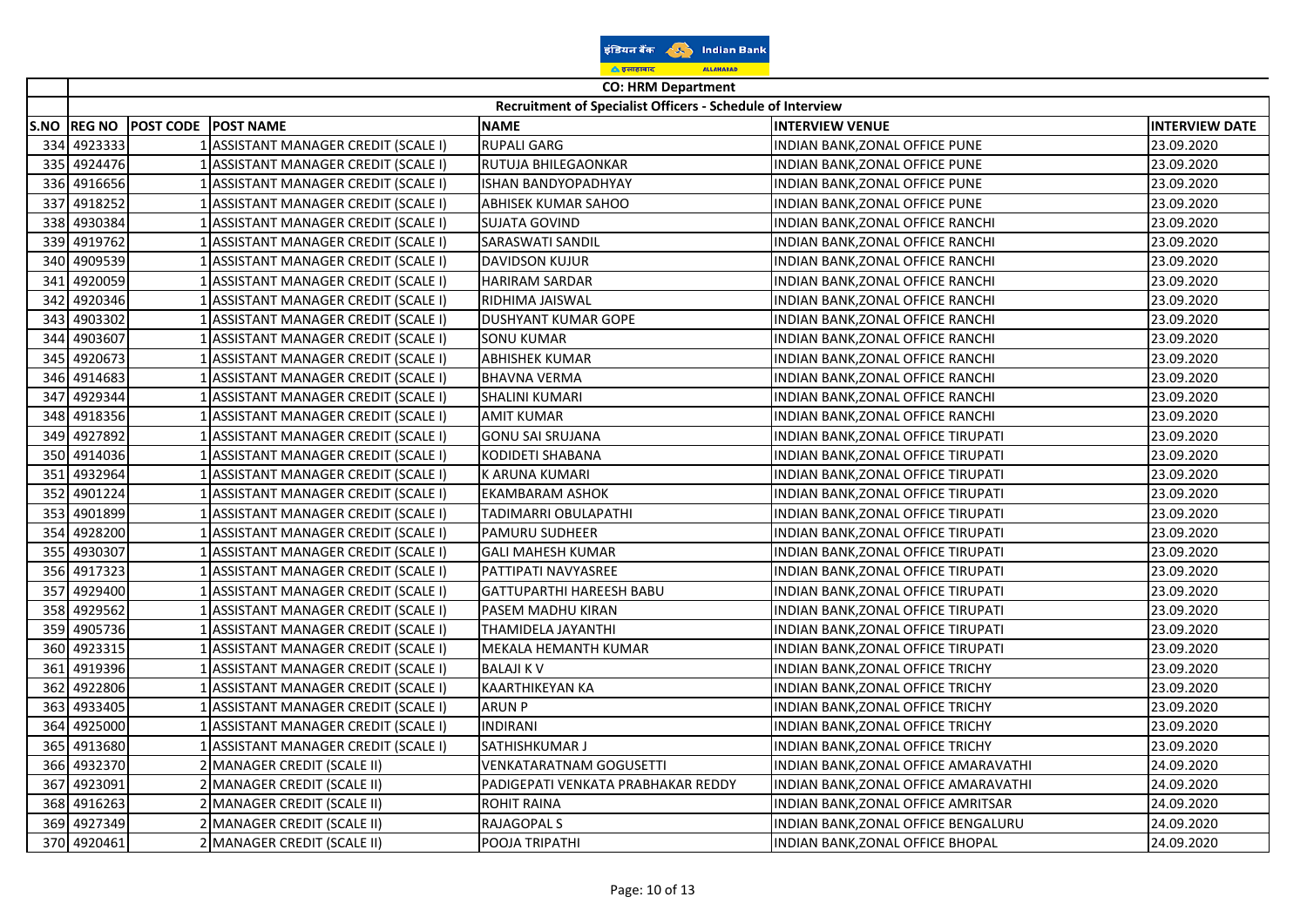|      |                                                                                         |                                      | ▲ इलाहाबाद<br><b>ALLAHABAD</b> |                                             |                       |  |  |  |  |  |
|------|-----------------------------------------------------------------------------------------|--------------------------------------|--------------------------------|---------------------------------------------|-----------------------|--|--|--|--|--|
|      | <b>CO: HRM Department</b><br>Recruitment of Specialist Officers - Schedule of Interview |                                      |                                |                                             |                       |  |  |  |  |  |
|      |                                                                                         |                                      |                                |                                             |                       |  |  |  |  |  |
|      | S.NO  REG NO                                                                            | <b>POST CODE</b><br><b>POST NAME</b> | <b>NAME</b>                    | <b>INTERVIEW VENUE</b>                      | <b>INTERVIEW DATE</b> |  |  |  |  |  |
| 371  | 4929448                                                                                 | MANAGER CREDIT (SCALE II)            | <b>SUDHAS</b>                  | INDIAN BANK, ZONAL OFFICE CHENNAI (SOUTH)   | 24.09.2020            |  |  |  |  |  |
| 372  | 4913717                                                                                 | <b>MANAGER CREDIT (SCALE II)</b>     | S PARTHIBAN                    | INDIAN BANK, ZONAL OFFICE CHENNAI (SOUTH)   | 24.09.2020            |  |  |  |  |  |
|      | 373 4912684                                                                             | <b>MANAGER CREDIT (SCALE II)</b>     | NIVETHA A                      | INDIAN BANK,ZONAL OFFICE COIMBATORE         | 24.09.2020            |  |  |  |  |  |
| 374  | 4918769                                                                                 | MANAGER CREDIT (SCALE II)            | NANDALALA M                    | INDIAN BANK,ZONAL OFFICE CUDDALORE          | 24.09.2020            |  |  |  |  |  |
|      | 375 4927871                                                                             | MANAGER CREDIT (SCALE II)            | AKILAN R                       | INDIAN BANK,ZONAL OFFICE CUDDALORE          | 24.09.2020            |  |  |  |  |  |
|      | 376 4916134                                                                             | MANAGER CREDIT (SCALE II)            | <b>RITU</b>                    | INDIAN BANK,ZONAL OFFICE DEHRADUN           | 24.09.2020            |  |  |  |  |  |
| 377  | 4925934                                                                                 | MANAGER CREDIT (SCALE II)            | AISHWORYA KUMAR MISHRA         | INDIAN BANK,ZONAL OFFICE DEHRADUN           | 24.09.2020            |  |  |  |  |  |
| 378  | 4908004                                                                                 | MANAGER CREDIT (SCALE II)            | PUNEET SALUJA                  | INDIAN BANK, ZONAL OFFICE DEHRADUN          | 24.09.2020            |  |  |  |  |  |
| 379  | 4906861                                                                                 | MANAGER CREDIT (SCALE II)            | DIVYA KARDAM                   | INDIAN BANK,ZONAL OFFICE DELHI (CENTRAL)    | 24.09.2020            |  |  |  |  |  |
| 380  | 4910993                                                                                 | MANAGER CREDIT (SCALE II)            | MANISH KUMAR                   | INDIAN BANK,ZONAL OFFICE DELHI (CENTRAL)    | 24.09.2020            |  |  |  |  |  |
| 381  | 4906943                                                                                 | MANAGER CREDIT (SCALE II)            | ANITA AGARWAL                  | INDIAN BANK, ZONAL OFFICE DELHI (CENTRAL)   | 24.09.2020            |  |  |  |  |  |
| 382  | 4905106                                                                                 | MANAGER CREDIT (SCALE II)            | <b>GIRISH PUNJABI</b>          | INDIAN BANK, ZONAL OFFICE DELHI (CENTRAL)   | 24.09.2020            |  |  |  |  |  |
|      | 383 4910387                                                                             | 2 MANAGER CREDIT (SCALE II)          | CHANDRA SEKHAR KADULURI        | INDIAN BANK, ZONAL OFFICE HYDERABAD         | 24.09.2020            |  |  |  |  |  |
| 384  | 4925984                                                                                 | MANAGER CREDIT (SCALE II)            | MANOJ KUMAR YADAV              | INDIAN BANK, ZONAL OFFICE JAIPUR            | 24.09.2020            |  |  |  |  |  |
| 385  | 4905782                                                                                 | MANAGER CREDIT (SCALE II)            | PREM NARAYAN                   | INDIAN BANK,ZONAL OFFICE KANPUR             | 24.09.2020            |  |  |  |  |  |
| 386  | 4900514                                                                                 | <b>MANAGER CREDIT (SCALE II)</b>     | TEENA                          | INDIAN BANK,ZONAL OFFICE KARNAL             | 24.09.2020            |  |  |  |  |  |
| 387  | 4922664                                                                                 | MANAGER CREDIT (SCALE II)            | LAKSHAY                        | INDIAN BANK,ZONAL OFFICE KARNAL             | 24.09.2020            |  |  |  |  |  |
| 388  | 4909294                                                                                 | MANAGER CREDIT (SCALE II)            | ABHIMANYU DALAL                | INDIAN BANK,ZONAL OFFICE KARNAL             | 24.09.2020            |  |  |  |  |  |
| 389  | 4929618                                                                                 | MANAGER CREDIT (SCALE II)            | <b>BIPASHA</b>                 | INDIAN BANK,STAFF TRAINING COLLEGE KOLKATA  | 24.09.2020            |  |  |  |  |  |
| 390I | 4925992                                                                                 | <b>MANAGER CREDIT (SCALE II)</b>     | <b>SUDIP ADITYA</b>            | INDIAN BANK,STAFF TRAINING COLLEGE KOLKATA  | 24.09.2020            |  |  |  |  |  |
| 391  | 4927667                                                                                 | MANAGER CREDIT (SCALE II)            | <b>MRINMOY KUNDU</b>           | INDIAN BANK, STAFF TRAINING COLLEGE KOLKATA | 24.09.2020            |  |  |  |  |  |
| 392  | 4929571                                                                                 | MANAGER CREDIT (SCALE II)            | SOUVIK GHOSH                   | INDIAN BANK, STAFF TRAINING COLLEGE KOLKATA | 24.09.2020            |  |  |  |  |  |
| 393  | 4909247                                                                                 | MANAGER CREDIT (SCALE II)            | KRISHAN PAL KASANA             | INDIAN BANK,ZONAL OFFICE NOIDA              | 24.09.2020            |  |  |  |  |  |
| 394  | 4904210                                                                                 | MANAGER CREDIT (SCALE II)            | NAMITA CHAUDHARY               | INDIAN BANK,ZONAL OFFICE NOIDA              | 24.09.2020            |  |  |  |  |  |
| 395  | 4929158                                                                                 | MANAGER CREDIT (SCALE II)            | RAKESH KUMAR SINGH             | INDIAN BANK, ZONAL OFFICE RANCHI            | 24.09.2020            |  |  |  |  |  |
|      | 396 4933131                                                                             | 2 MANAGER CREDIT (SCALE II)          | SMITA YUVRAJ KAMBLE            | INDIAN BANK, ZONAL OFFICE MUMBAI (SOUTH)    | 25.09.2020            |  |  |  |  |  |
| 397  | 4913949                                                                                 | MANAGER CREDIT (SCALE II)            | RAVI CHOUHAN                   | INDIAN BANK, ZONAL OFFICE MUMBAI (SOUTH)    | 25.09.2020            |  |  |  |  |  |
| 398  | 4912256                                                                                 | <b>MANAGER CREDIT (SCALE II)</b>     | SHARAD PANDURANG TANGADPALLE   | INDIAN BANK,ZONAL OFFICE MUMBAI (SOUTH)     | 25.09.2020            |  |  |  |  |  |
| 399  | 4919412                                                                                 | MANAGER CREDIT (SCALE II)            | AJAZ FAROOQ DHARAR             | INDIAN BANK,ZONAL OFFICE MUMBAI (SOUTH)     | 25.09.2020            |  |  |  |  |  |
| 400  | 4933022                                                                                 | MANAGER CREDIT (SCALE II)            | RIYA VISHRAM DESHPANDE         | INDIAN BANK,ZONAL OFFICE MUMBAI (SOUTH)     | 25.09.2020            |  |  |  |  |  |
| 401  | 4919775                                                                                 | MANAGER CREDIT (SCALE II)            | HUZEFA FAKHRI HUSEIN           | INDIAN BANK,ZONAL OFFICE MUMBAI (SOUTH)     | 25.09.2020            |  |  |  |  |  |
| 402  | 4929635                                                                                 | MANAGER CREDIT (SCALE II)            | CHINMAY SUDHIR JOSHI           | INDIAN BANK,ZONAL OFFICE MUMBAI (SOUTH)     | 25.09.2020            |  |  |  |  |  |
| 403  | 4921235                                                                                 | MANAGER CREDIT (SCALE II)            | SAURABH SUBHASH PATIL          | INDIAN BANK, ZONAL OFFICE NAGPUR            | 25.09.2020            |  |  |  |  |  |
| 404  | 4929657                                                                                 | MANAGER CREDIT (SCALE II)            | SHAMLI DILIP DAHIKAR           | INDIAN BANK, ZONAL OFFICE NAGPUR            | 25.09.2020            |  |  |  |  |  |
| 405  | 4924308                                                                                 | MANAGER CREDIT (SCALE II)            | JITESH HEMRAJ KALBANDHE        | INDIAN BANK, ZONAL OFFICE NAGPUR            | 25.09.2020            |  |  |  |  |  |
| 406  | 4933247                                                                                 | <b>MANAGER CREDIT (SCALE II)</b>     | PAWAN SADASHIV DHOPATE         | INDIAN BANK,ZONAL OFFICE NAGPUR             | 25.09.2020            |  |  |  |  |  |
| 407  | 4909023                                                                                 | 2 MANAGER CREDIT (SCALE II)          | <b>AMRESH KUMAR</b>            | INDIAN BANK, ZONAL OFFICE PATNA             | 25.09.2020            |  |  |  |  |  |

इंडियन बैंक (१) Indian Bank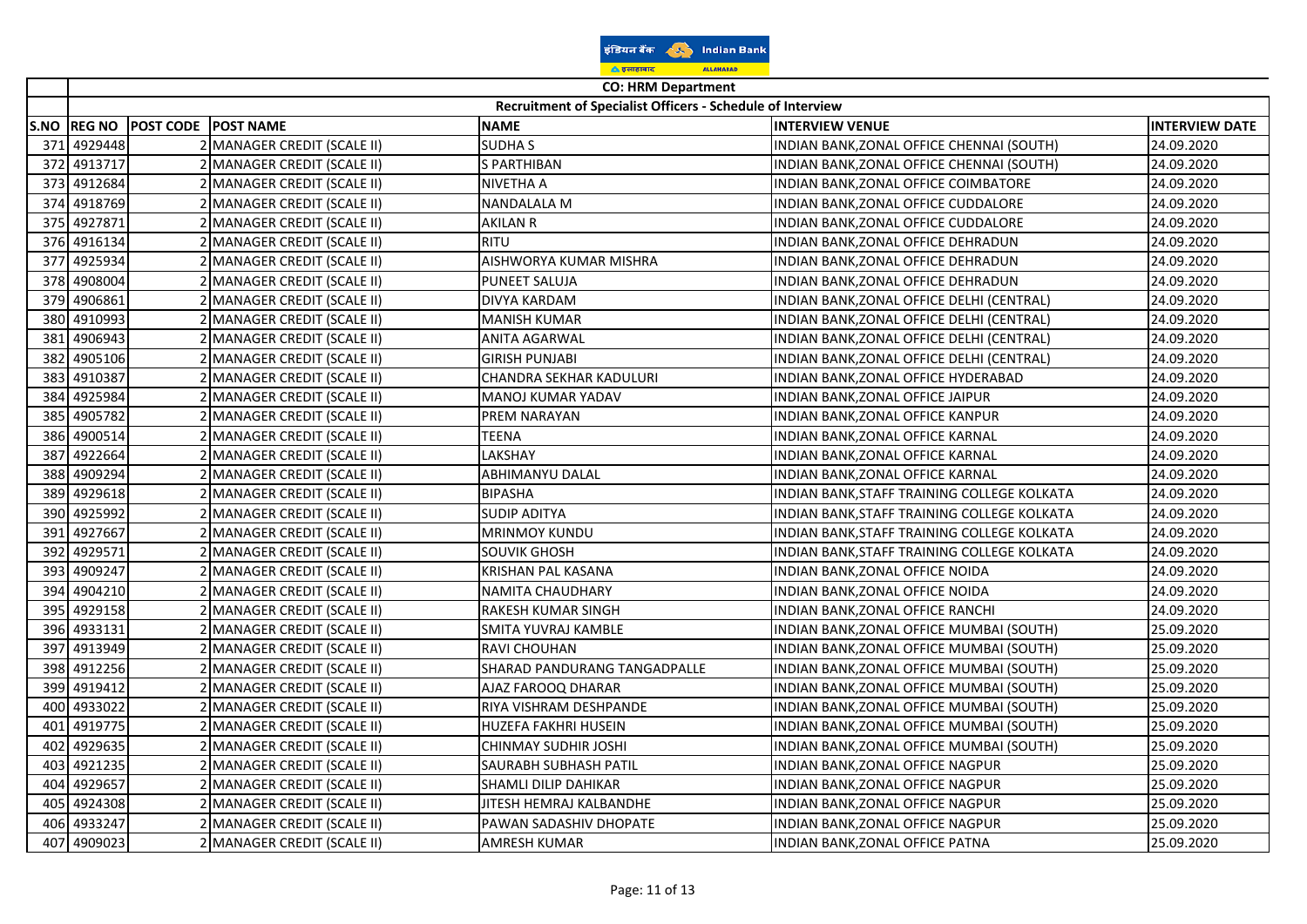|     |                                                            |  |                                  | <u> के इलाहाबाद</u><br><b>ALLAHABAD</b> |                                              |                       |  |  |
|-----|------------------------------------------------------------|--|----------------------------------|-----------------------------------------|----------------------------------------------|-----------------------|--|--|
|     |                                                            |  |                                  | <b>CO: HRM Department</b>               |                                              |                       |  |  |
|     | Recruitment of Specialist Officers - Schedule of Interview |  |                                  |                                         |                                              |                       |  |  |
|     | S.NO  REG NO                                               |  | <b>POST CODE POST NAME</b>       | <b>NAME</b>                             | <b>INTERVIEW VENUE</b>                       | <b>INTERVIEW DATE</b> |  |  |
|     | 408 4915026                                                |  | 2 MANAGER CREDIT (SCALE II)      | <b>AVIK BAGCHI</b>                      | INDIAN BANK, ZONAL OFFICE PATNA              | 25.09.2020            |  |  |
| 409 | 4920165                                                    |  | 2 MANAGER CREDIT (SCALE II)      | NAGA KRISHNA BHARAT NUTTIKATTU          | INDIAN BANK, ZONAL OFFICE VIJAYAWADA         | 25.09.2020            |  |  |
| 410 | 4903687                                                    |  | MANAGER CREDIT (SCALE II)        | DHAMMAPAL SHYAMRAO WAKLE                | INDIAN BANK, ZONAL OFFICE PUNE               | 25.09.2020            |  |  |
| 411 | 4918210                                                    |  | MANAGER CREDIT (SCALE II)        | PRASAD RAMCHANDRA GAWALI                | INDIAN BANK, ZONAL OFFICE PUNE               | 25.09.2020            |  |  |
|     | 412 4926895                                                |  | MANAGER CREDIT (SCALE II)        | <b>VIJAY KUMAR</b>                      | INDIAN BANK, ZONAL OFFICE PUNE               | 25.09.2020            |  |  |
| 413 | 4929838                                                    |  | 2 MANAGER CREDIT (SCALE II)      | <b>SANTOSH HANUMANT SHINDE</b>          | INDIAN BANK, ZONAL OFFICE PUNE               | 25.09.2020            |  |  |
| 414 | 4901978                                                    |  | 2 MANAGER CREDIT (SCALE II)      | <b>CHANDAN SINGH</b>                    | INDIAN BANK, ZONAL OFFICE PUNE               | 25.09.2020            |  |  |
| 415 | 4913250                                                    |  | 2 MANAGER CREDIT (SCALE II)      | JITENDRA KUMAR                          | INDIAN BANK, ZONAL OFFICE PUNE               | 25.09.2020            |  |  |
| 416 | 4932236                                                    |  | MANAGER CREDIT (SCALE II)        | <b>B OBULANATHA REDDY</b>               | INDIAN BANK, ZONAL OFFICE TIRUPATI           | 25.09.2020            |  |  |
| 417 | 4927956                                                    |  | MANAGER CREDIT (SCALE II)        | AJU A S                                 | INDIAN BANK, ZONAL OFFICE THIRUVANANTHAPURAM | 25.09.2020            |  |  |
| 418 | 4919176                                                    |  | 2 MANAGER CREDIT (SCALE II)      | <b>VISHNU PRASAD</b>                    | INDIAN BANK, ZONAL OFFICE THIRUVANANTHAPURAM | 25.09.2020            |  |  |
| 419 | 4922847                                                    |  | 2 MANAGER CREDIT (SCALE II)      | ARUN SATHYASEELAN                       | INDIAN BANK, ZONAL OFFICE THIRUVANANTHAPURAM | 25.09.2020            |  |  |
| 420 | 4910035                                                    |  | MANAGER CREDIT (SCALE II)        | <b>BALAJI MURUGESAN</b>                 | INDIAN BANK, ZONAL OFFICE VELLORE            | 25.09.2020            |  |  |
| 421 | 4914490                                                    |  | <b>MANAGER CREDIT (SCALE II)</b> | <b>ALOK KUMAR KAUSHAL</b>               | INDIAN BANK,ZONAL OFFICE VARANASI            | 25.09.2020            |  |  |
| 422 | 4901685                                                    |  | MANAGER CREDIT (SCALE II)        | DEEPAK KUMAR SINGH                      | INDIAN BANK,ZONAL OFFICE VARANASI            | 25.09.2020            |  |  |
| 423 | 4927286                                                    |  | 2 MANAGER CREDIT (SCALE II)      | <b>MRITYUNJAY MISHRA</b>                | INDIAN BANK, ZONAL OFFICE VARANASI           | 25.09.2020            |  |  |
| 424 | 4933555                                                    |  | 2 MANAGER CREDIT (SCALE II)      | PRAVEEN KUMAR SRIVASTAVA                | INDIAN BANK, ZONAL OFFICE VARANASI           | 25.09.2020            |  |  |
| 425 | 4914120                                                    |  | 2 MANAGER CREDIT (SCALE II)      | <b>GAUTHAM S</b>                        | INDIAN BANK, ZONAL OFFICE SALEM              | 25.09.2020            |  |  |
| 426 | 4913904                                                    |  | <b>MANAGER FOREX (SCALE II)</b>  | <b>MOHIT CHAUDHARY</b>                  | INDIAN BANK, ZONAL OFFICE DELHI (CENTRAL)    | 14.09.2020            |  |  |
| 427 | 4908904                                                    |  | MANAGER FOREX (SCALE II)         | <b>RINI NENWANI</b>                     | INDIAN BANK, ZONAL OFFICE DELHI (CENTRAL)    | 14.09.2020            |  |  |
| 428 | 4907827                                                    |  | MANAGER FOREX (SCALE II)         | KUMAR GOURAV                            | INDIAN BANK, ZONAL OFFICE AMRITSAR           | 14.09.2020            |  |  |
| 429 | 4906883                                                    |  | MANAGER FOREX (SCALE II)         | NIHAR RANJAN PANIGRAHI                  | INDIAN BANK, ZONAL OFFICE BHUBANESHWAR       | 14.09.2020            |  |  |
| 430 | 4906750                                                    |  | 4 MANAGER FOREX (SCALE II)       | <b>VISHAL THAKUR</b>                    | INDIAN BANK, ZONAL OFFICE CHANDIGARH         | 14.09.2020            |  |  |
| 431 | 4914038                                                    |  | MANAGER FOREX (SCALE II)         | <b>ASHWIN ATHREYA K</b>                 | INDIAN BANK, ZONAL OFFICE CHENNAI (SOUTH)    | 14.09.2020            |  |  |
| 432 | 4904320                                                    |  | <b>MANAGER FOREX (SCALE II)</b>  | <b>RAMESHKUMAR SUBBIAH</b>              | INDIAN BANK,ZONAL OFFICE CHENNAI (SOUTH)     | 14.09.2020            |  |  |
| 433 | 4910995                                                    |  | MANAGER FOREX (SCALE II)         | <b>SATHISH KUMAR B</b>                  | INDIAN BANK,ZONAL OFFICE CHENNAI (SOUTH)     | 14.09.2020            |  |  |
| 434 | 4912372                                                    |  | MANAGER FOREX (SCALE II)         | VENKATRAMAN JAYARAMAN                   | INDIAN BANK, ZONAL OFFICE COIMBATORE         | 14.09.2020            |  |  |
| 435 | 4920786                                                    |  | 4 MANAGER FOREX (SCALE II)       | <b>MUTHU RAMESH</b>                     | INDIAN BANK, ZONAL OFFICE COIMBATORE         | 14.09.2020            |  |  |
| 436 | 4932924                                                    |  | MANAGER FOREX (SCALE II)         | <b>DHANYA RAKESH</b>                    | INDIAN BANK, ZONAL OFFICE ERNAKULAM          | 14.09.2020            |  |  |
| 437 | 4915837                                                    |  | MANAGER FOREX (SCALE II)         | <b>DYVAKRUPA PALETI</b>                 | INDIAN BANK, ZONAL OFFICE HYDERABAD          | 14.09.2020            |  |  |
| 438 | 4924987                                                    |  | MANAGER FOREX (SCALE II)         | <b>CHANDER PRAKASH JAKHAR</b>           | INDIAN BANK,ZONAL OFFICE KARNAL              | 14.09.2020            |  |  |
| 439 | 4926656                                                    |  | 4 MANAGER FOREX (SCALE II)       | <b>SAURABH SHUKLA</b>                   | INDIAN BANK, ZONAL OFFICE MUMBAI (SOUTH)     | 14.09.2020            |  |  |
| 440 | 4932445                                                    |  | MANAGER FOREX (SCALE II)         | MANGESH SIDDHARTH KAMBLE                | INDIAN BANK, ZONAL OFFICE NAGPUR             | 14.09.2020            |  |  |
| 441 | 4926056                                                    |  | MANAGER FOREX (SCALE II)         | <b>JEGANT</b>                           | INDIAN BANK, ZONAL OFFICE TIRUNELVELI        | 14.09.2020            |  |  |
| 442 | 4929938                                                    |  | <b>MANAGER FOREX (SCALE II)</b>  | SASIKUMAR                               | INDIAN BANK,ZONAL OFFICE TRICHY              | 14.09.2020            |  |  |
| 443 | 4918767                                                    |  | MANAGER FOREX (SCALE II)         | <b>NIRUPA NATARAJAN</b>                 | INDIAN BANK, ZONAL OFFICE TRICHY             | 14.09.2020            |  |  |
|     | 444 4919314                                                |  | 5 MANAGER LEGAL (SCALE II)       | <b>NIKITA THAKUR</b>                    | INDIAN BANK, ZONAL OFFICE BHOPAL             | 15.09.2020            |  |  |

 $\rightarrow$ 

**Contract Contract Contract**